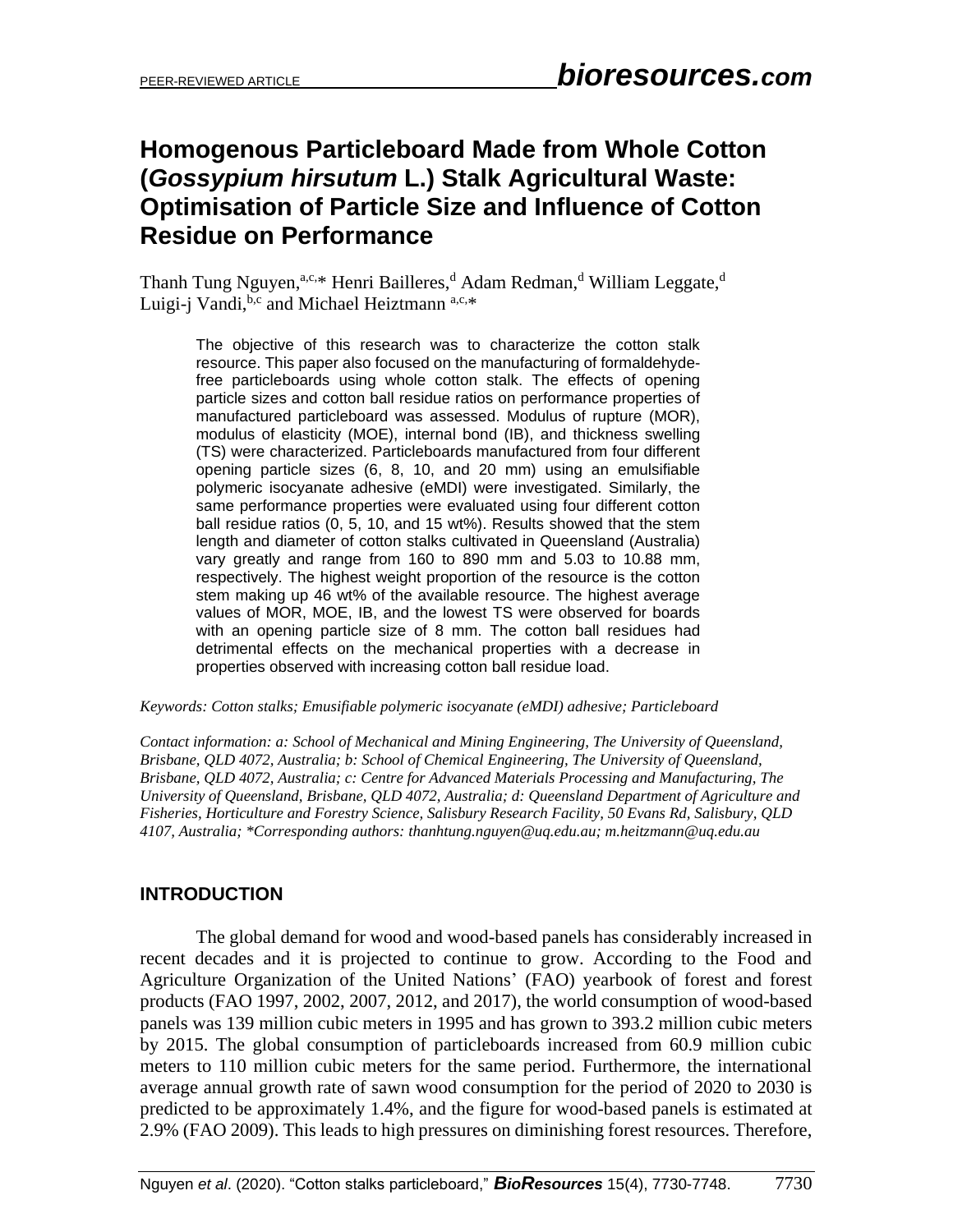research into alternative fiber resources for the manufacturing of wood-based panels in general and particleboards in particular has gained popularity. Agricultural waste, such as rice straw, rice husk, sorghum stalks, and cotton stalks, have been considered as a potential lignocellulosic material source for particleboard production. The development of particleboards based on agricultural waste presents a significant opportunity, particularly for regions without access to sustainable timber resources. Utilizing these alternative resources not only reduces pressure on forest resources but also helps in minimizing environmental impacts by preventing incineration as a mode of reducing trash between crop rotations. For the particleboard production, a particularly promising source is cotton stalk. As shown in Table 1, cotton stalks have similar hemicellulose and cellulose content to the most common hardwood species commonly used in the particleboard industry.

|                             | <b>Chemical Composition Components</b> |                  |                        |               |                   |                                |
|-----------------------------|----------------------------------------|------------------|------------------------|---------------|-------------------|--------------------------------|
| Type of<br><b>Materials</b> | Hemicellulose<br>(%)                   | Cellulose<br>(%) | Lignin<br>$(\% )$      | Ash<br>$(\%)$ | Silica<br>$(\% )$ | Reference                      |
| Cotton                      | 30.1                                   | 45.5             | 18.2                   | 2.52          | 0.48              | Tutus et al. 2010              |
| <b>Stalk</b>                | 29.7                                   | 47.8             | 21.2                   | 1.3           |                   | Ertas et al. 2010              |
|                             | 28.96                                  | 42.5             | 20.5                   | 5.54          |                   | Soulama et al. 2015            |
| <b>Rice Straw</b>           | 35.5                                   | 39.63            | 13.92                  | 12.51         | 9.68              | El-Kassas and<br>Mourad 2013   |
| Sorghum<br><b>Stalk</b>     | 33.95                                  | 34.87            | 23.02                  | 4.2           |                   | Kusumah et al. 2016            |
| Hardwood<br><b>Species</b>  | 25 to 28                               | 45 to 50         | 30 <sub>to</sub><br>35 | 0.35          |                   | Pirayesh and<br>Khazaeian 2012 |

**Table 1.** Chemical Composition of Cotton Stalks and Hardwood Species

In Australia, cotton (*Gossypium hirsutum* L.) is cultivated only in Queensland and New South Wales with the five-year average (2011 to 2016) being 372,000 hectares (ABARES 2017). One hectare of cotton generates roughly three tons of dry stalks (Gomes *et al*. 1997). This indicates that approximately 1.2 million tons of cotton stalks are annually produced in Australia. At present, almost all of this waste is either burnt in the field leading to air pollution (Zhou *et al*. 2010; Kargarfard and Latibari 2011) and a decrease in soil biological activity (Alma *et al*. 2005) or plowed into the soil, which provides an ideal living place for pests during winter (Seedahmed 2014). Therefore, burning cotton stalk waste or incorporating this waste into the soil wastes a potentially underutilized resource.

A small number of studies on the utilization of cotton stalks for the manufacture of particleboards have been conducted. Particleboards made from cotton stalks without bark and other impurities, using urea formaldehyde resin were investigated by Guler and Ozen (2004). Their results showed that cotton stalks are a valuable raw material and that this resource can be used as alternative material for particleboard production. An investigation on the properties of cotton carpel-based particleboards by applying urea-formaldehyde and melamine urea-formaldehyde (Alma *et al*. 2005) reported that all studied properties of boards nearly met the minimum requirements according to TS EN 312-2 (1999) for general particleboards. Kadja *et al*. (2011) studied particleboards made from the stems of cotton plants using bone resin at the pressing temperature of 140 °C and revealed that the boards met the requirements of standard ANSI A 208.1 (1999) in terms of modulus of rupture (MOR) and modulus of elasticity (MOE) values with the rate of bone resin application of 10% and 12.5%. Mixing cotton stalks with paulownia and industrial wood at different rates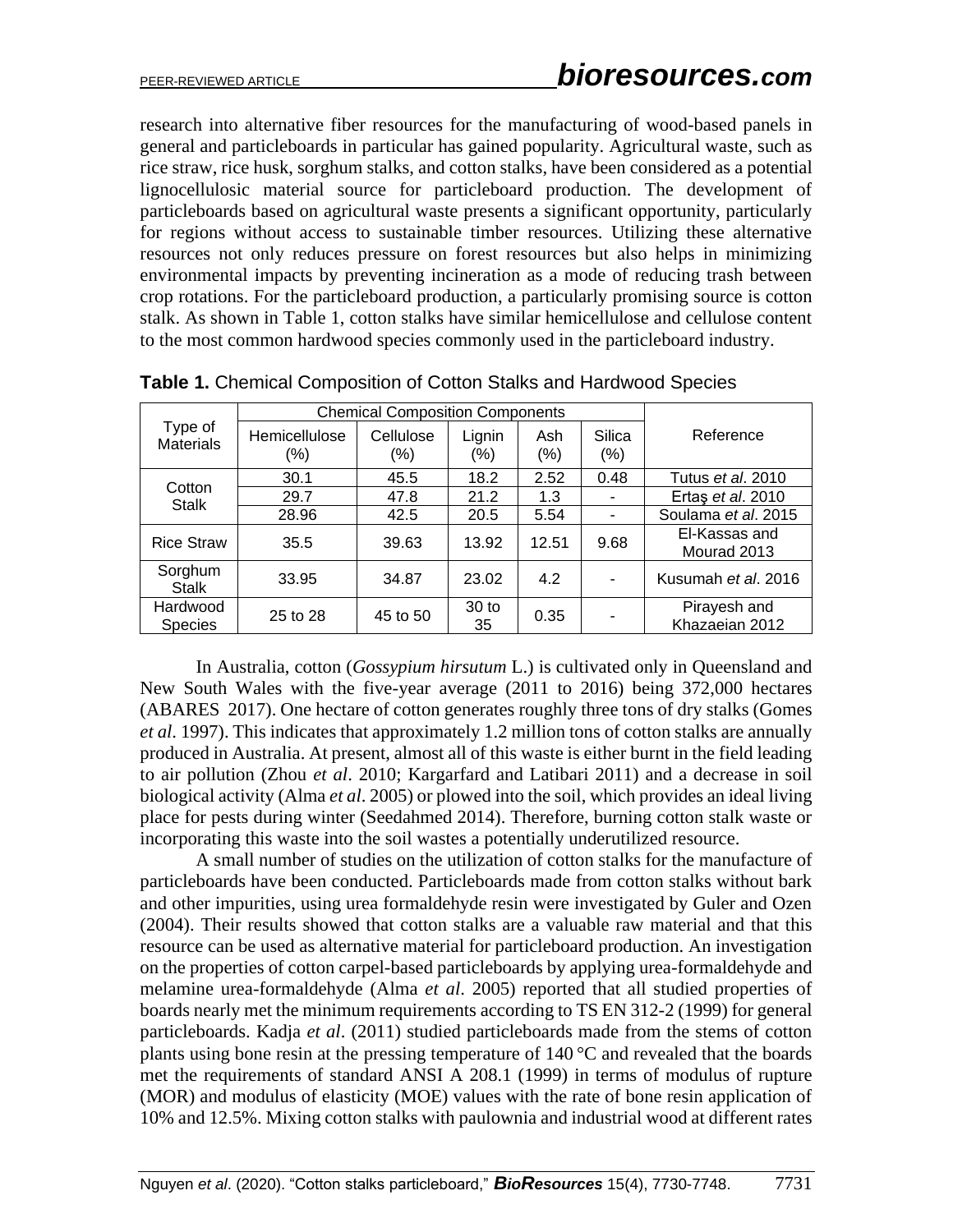for particleboard production was conducted by Khanjanzadeh *et al*. (2012). The results indicated that the highest mechanical properties were achieved at cotton stalk/industrial wood and paulownia wood/industrial wood rates of 50 wt% and 70 wt%, respectively.

The influence of a number of production parameters on the particleboard performance of boards manufactured from cotton stalks without bark was conducted by Nazerian *et al*. (2015). The outcome revealed that the MOR, MOE, and IB values of boards increased with increasing board density and press temperature. The increase in press closing speed results in increasing MOR but decreasing IB. Additionally, water absorption and thickness swelling decreased with increasing panel density and press temperature, while press closing speed had an insignificant effect on water absorption and thickness swelling. Optimization of the implementation process and physical properties of particleboard manufactured from bark-less cotton and kenaf stems using bone adhesive at different temperatures and rates of bone adhesive (Soulama *et al*. 2015) showed that the optimal temperature and resin content were 140 °C and 12.5%, respectively. The panels' properties meet the requirements of the standard ANSI A 208.1 (1999) in terms of the MOR and MOE values, but TS did not meet the standard. Thickness swelling was almost four times higher than the standard requirement of 8% after 2 h of immersion in water. Nazerian *et al.* (2018) investigated blending cotton stalks with poplar wood for the core layer at different ratio levels and different ratios of melamine formaldehyde resin to urea formaldehyde as well as shelling ratios for particleboard production. The results of this investigation revealed that the maximum values of MOR, MOE, and IB were achieved when the ratio of melamine formaldehyde resin to urea formaldehyde was 18.3%, the shelling ratio was 30.3%, and the weight rate of poplar to cotton stalk in the core layer was 10.7%.

The prior studies conducted on the manufacturing of cotton-stalk particleboards discussed above only considered stems of cotton stalk without bark and therefore did not account for the other important components of cotton stalks such as branches, bark, carpels, and cotton ball residues. The average bark of cotton stems has been shown to be 26 wt% of cotton stem mass (Li *et al*. 2012) representing a significant potential additional biomass resource. Removing bark from thin cotton stems is also technically difficult and adds cost. Moreover, the resin used in those studies was formaldehyde-based resin, which can release free formaldehyde during utilization. This will have detrimental impacts on human health. Consequently, a study on the manufacture of formaldehyde-free particleboards from whole cotton stalks is necessary.

The aim of this study is to: 1) Characterize cotton stalk morphology; 2) Investigate the effects of opening particle sizes (20, 10, 8, and 6 mm) on the mechanical and physical properties of homogenous particleboard made of whole cotton stalks; and 3) Evaluate the influence of cotton ball residues at four different loadings (0, 5, 10, and 15 wt%) on particleboard performance.

#### **EXPERIMENTAL**

#### **Materials**

#### *Resource characterization*

The cotton stalks used in this research were harvested after less than 1 month since the cotton ball was harvested at Goodar, Queensland, Australia (WGS-84 coordinates: -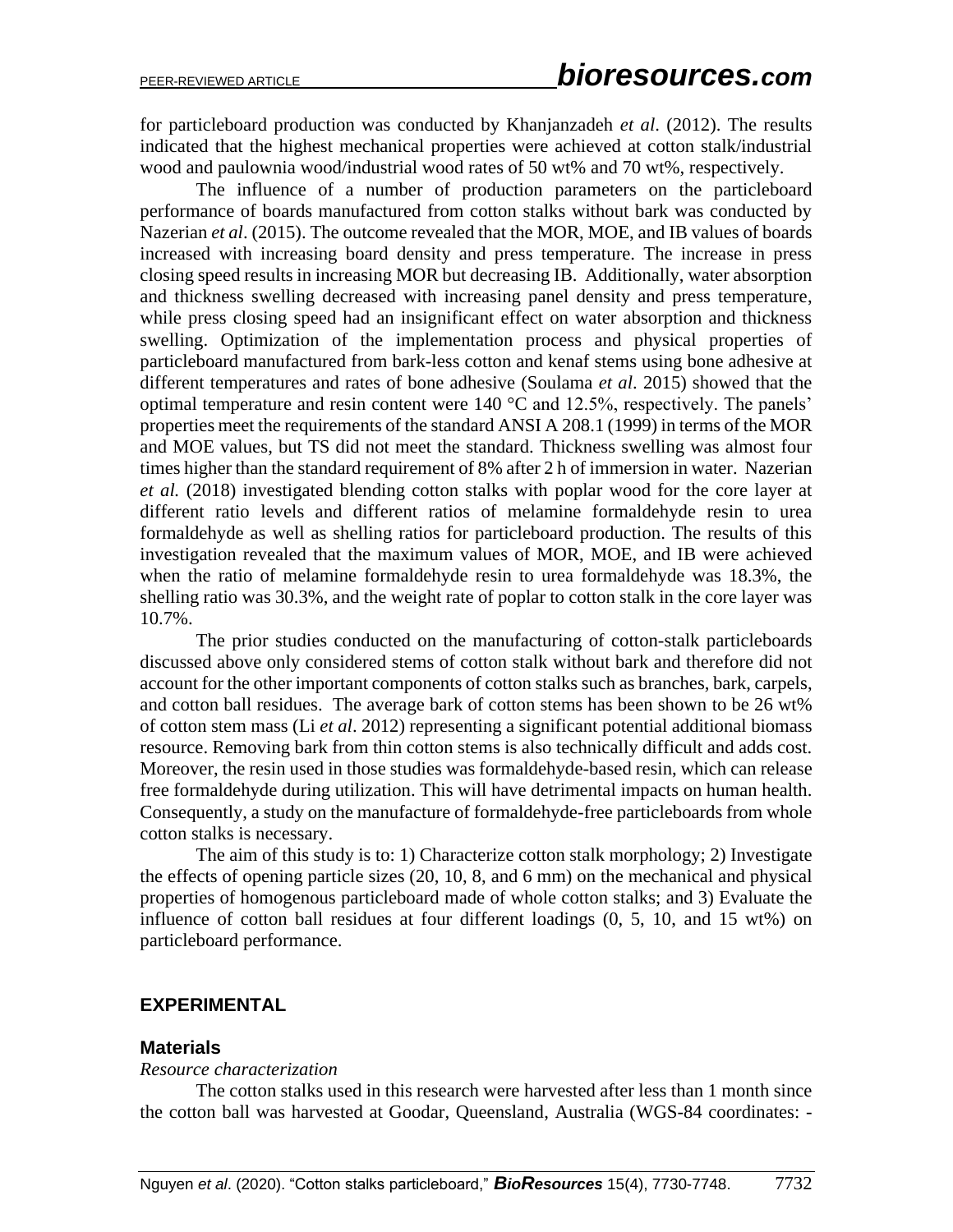28.4775 S, 150.2455 E). After harvesting, the cotton stalks were air-dried for two months to a moisture content of 20%.

### *Optimization of opening particle sizes*

After air-drying, whole cotton stalks were converted into chips using a commercial chipping machine (Hansa C7; Hamilton, New Zealand). The chips were milled into four different particle size categories by a laboratory cutting mill (SM 100; Retsch, Haan, Germany) using the four different sieve sizes: 20, 10, 8, and 6 mm (Fig. 1). Following this, the particles were shaken with a 0.3-mm sieve to remove fine particles with a size smaller than 0.3 mm.



**Fig. 1.** Four different sieves: (a) 20 mm, (b) 10 mm, (c) 8 mm, and (d) 6 mm

### *The influence of cotton ball residues on performance of particleboards*

Cotton ball residues were removed from the cotton stalks, and then the best performing opening size particles (8 mm) from the optimization of the opening particle size procedure was chosen to manufacture particles for this study. The cotton ball residues were added according to four different ratios (0, 5, 10, and 15 wt%) during the process of particle manufacturing.

### **Methods**

#### *Resource characterization*

In order to characterize cotton stalk morphology, 100 cotton stalks were randomly selected and then conditioned at 20  $\degree$ C and 65% relative humidity (RH) to reach a moisture content of 12%. Subsequently, some physical properties were measured including the number of branches, stem length, stem diameter, stalk mass, and each cotton stalk component mass. The following protocol was followed:

The overall length of each stalk was measured using a measuring tape. The diameter of each cotton stem was measured at the middle of the stem using a digital caliper. The largest diameter  $d_1$  and the perpendicular diameter  $d_2$  (perpendicular to  $d_1$ ), were measured. The average of each stem was calculated according to Eq. 1,

$$
D \text{ (mm)} = (d_1 + d_2) / 2 \tag{1}
$$

where  $D$  is the average stem diameter (mm),  $d_1$  is the largest diameter stem mid-point (mm), and  $d_2$  is the diameter perpendicular to  $d_1$  (mm).

To determine the weight proportion of each cotton stalk component, firstly the entire cotton stalk and each component of a cotton stalk were weighed. Eventually, the weight proportion of each cotton stalk component (stem, branches, carpel, and ball) was calculated according to Eq. 2,

$$
P(\%) = (Cotton component mass / Cotton stalk mass) \times 100
$$
 (2)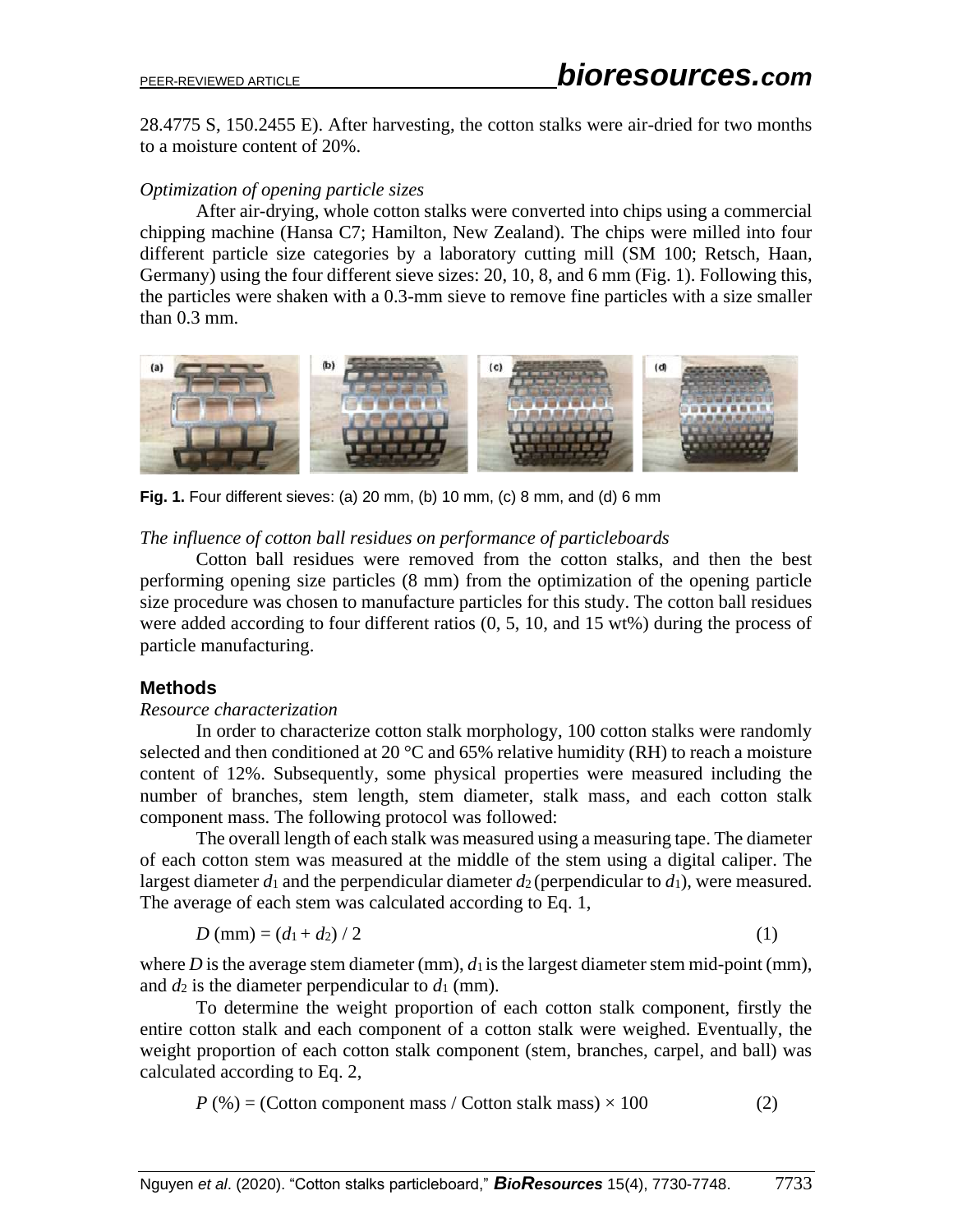where  $P$  is percentage of the cotton component

#### *Optimization of opening particle sizes and analysis of the distribution of particle sizes*

After conditioning to a moisture content of 12%, a sieve analysis was performed for each particle category with a laboratory shaker (Fig. 3). This was done to observe the particle size distribution and to understand the influence of particle size on particleboard properties. Each particle category was sorted into five sieve groups using four different metal sieves consisting of 3.15, 2, 1, and 0.5 mm (Fig. 2) opening sizes. Then, 100 g of particles were shaken for a duration of 10 min and five replications were performed. Finally, the distribution of particle size was calculated as a percentage according to Eq. 3,

$$
P_{i}(\%)=(w_{i}/w)\times 100 \tag{3}
$$

where  $P_i$  is the percentage of particles on the sieve *i* compared to total mass of particles (%), *w*<sup>i</sup> is the mass of particles on the sieve *i* (g), and *w* is the total mass of particles (g).

In order to determine the slenderness ratio of the particles, 100 particles were randomly selected from each sieve analysis group particle category and their length and thickness were measured using a digital caliper. The slenderness ratio of particles was calculated according to Eq. 4,

$$
S = l/d \tag{4}
$$

where *S* is the slenderness ratio, *l* is the length of a particle (mm), and *d* is thickness of a particle (mm)



**Fig. 2.** Laboratory shaker

#### *Particleboard production and test*

After the particles were separated into size groups and the fines smaller than 0.3 mm were removed, all four types of particles were conditioned to 16% moisture content. The four types of homogenous particleboard, A, B, C, and D, according to the opening particle sizes of 20, 10, 8, and 6 mm, respectively, were manufactured with a target thickness of 12 mm and a density of 0.75  $g/cm<sup>3</sup>$ .

A wooden mold with the dimension of 28 cm  $\times$  32 cm was used for mat forming. Three replications of each type were made. An emulsifiable polymeric isocyanate adhesive (eMDI) I-BOND® PB EM 4352 provided by Huntsman (Huntsman Polyurethanes Australia, Hillsdale, Australia) was applied such that 6% of adhesive was used as a ratio of the oven-dry weight of the particles. The resin was sprayed directly onto the particles using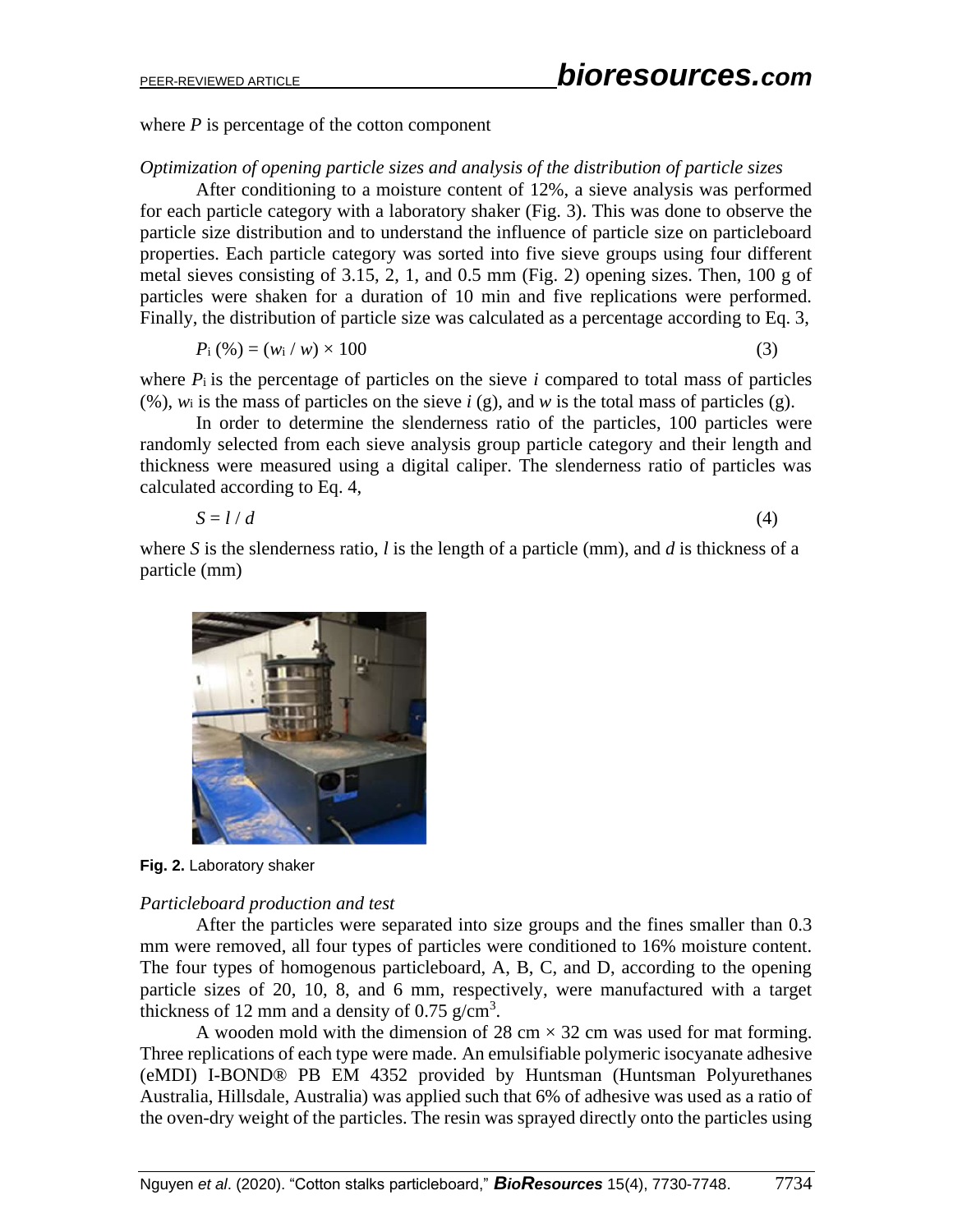an atomized spray nozzle during the initial stage of the 5 min long mixing process. Four board types were manufactured using a hot press (Carver 3856, Wabash, IN, USA) with board production parameters shown in Table 2. The eMDI resin was applied in this research. He and Yan (2005) investigated effect of moisture content on curing kinetics of pMDI resin and wood mixture. Results indicated that the curing rate increased noticeably with increasing moisture content of raw materials. Mat moisture content between 10.8% and 18.5% can be applied isocyanate resins (Cai *et al*. 2006). Frazier (2003) suggested that mat moisture content level ranging from 12% to 20% will yield acceptable board performance with pMDI resin. Moreover, the higher moisture content levels mean that the particles become bonded together under moisture conditions that are closer to the those under which they will be used (in-service moisture content of the particleboard). This can be advantageous for reducing the level of residual stresses, which originate from the moisture uptake after manufacturing. In addition, when moisture content of raw materials islow, the particle will absorb more adhesive, which can lead to lack of adhesive on particle surface. Consequently, mat moisture content of 16% was chosen for this study. It is important to note that eMDI, unlike UF adhesive, does not contain any water. Hence, the moisture content of the mat should not be directly compared with the raw material moisture content reported in studies using UF adhesives, as these values do not include the additional water that is added as part of the adhesive application process.

| <b>Board Types</b>              | <b>Press</b><br>Temperature | Pressing<br>Time | <b>Press</b><br>Pressure | Mat Moisture<br>Content |
|---------------------------------|-----------------------------|------------------|--------------------------|-------------------------|
| A (20-mm opening particle size) | ′°C)<br>170                 | (min)            | (MPa)                    | $(\% )$<br>16           |
| B (10-mm opening particle size) | 170                         |                  |                          | 16                      |
| C (8-mm opening particle size)  | 170                         |                  |                          | 16                      |
| D (6-mm opening particle size)  | 170                         |                  |                          | 16                      |

**Table 2.** Experimental Design for Optimization of Opening Particle Sizes

The press pressure was released slowly over the duration of one minute after 3 minutes of pressing time. The slow pressure release was necessary to avoid delamination due to a rapid release of the steam pressure. It is important to note that the boards produced in this research are relatively small (280-mm x 320-mm). When upscaling the manufacturing process, care should be taken to adequately manage the steam pressure. Upscaling the process may require changes to the overall pressing time and un-moulding process.

After being taken from the hot press, the boards were placed in the ventilation area for at least two weeks for the balancing of the moisture content, relieving internal stress, and allowing full resin cure, before trimming the edges and cutting test pieces.

The size of test pieces and methods of testing were compliant with Australian/New Zealand standard AS/NZS 4266.1 (2017). The test specimens were conditioned in a conditioning cabinet at 20 °C and 65% RH to reach approximately 12% moisture content. Both MOR and MOE were conducted according to Australian/New Zealand standard AS/NZS 4266.1 (2017) section 7, and the number of test specimens was 9 for each board type. The IB was performed in accordance with AS/NZS 4266.1 (2017) sections 8 and 9, and specimens were tested for each board category. Thickness swelling tests after 2 h and 24 h immersion in water on 9 test pieces was conducted for each type of board following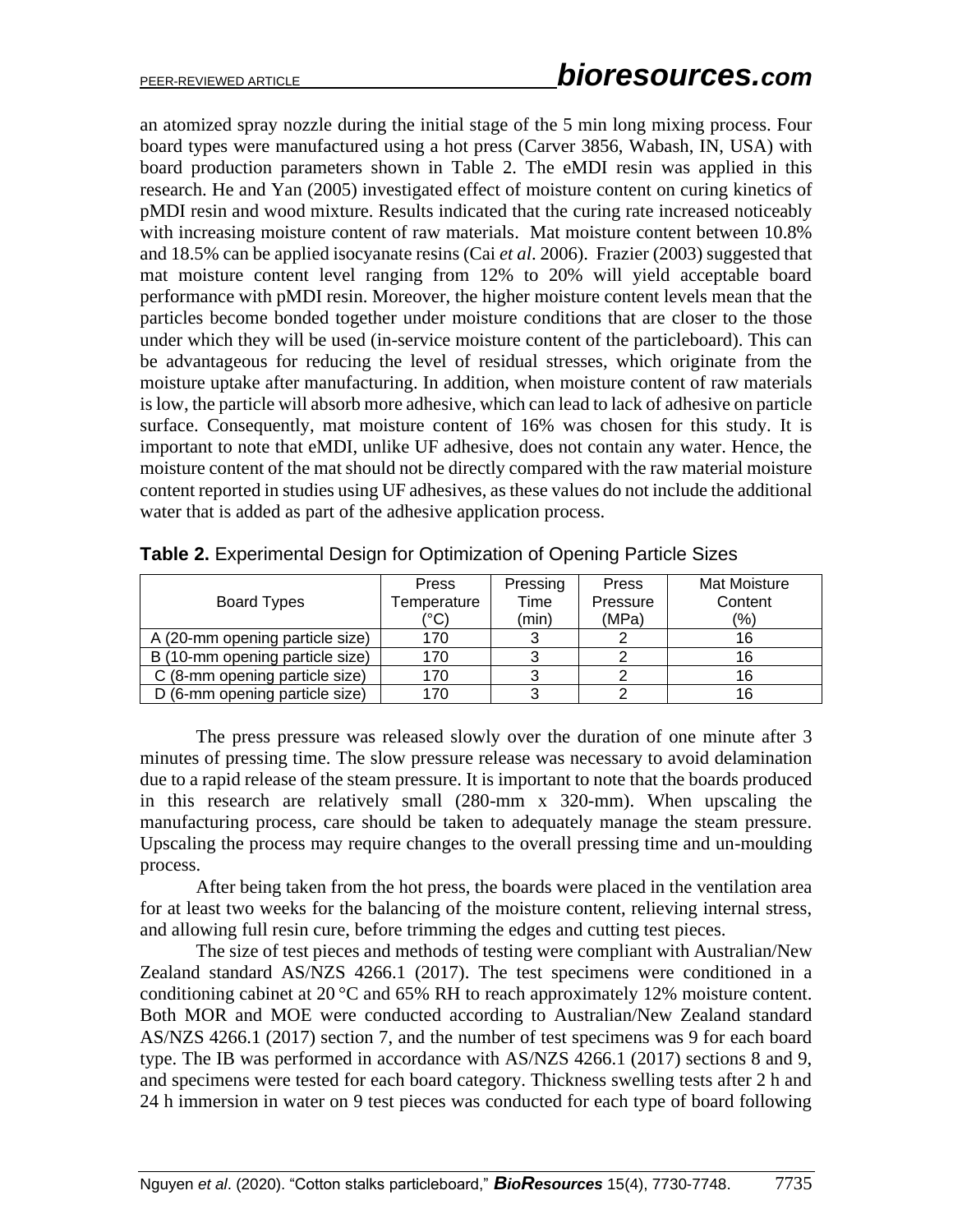AS/NZS 4266.1 (2017) section 10. The density of boards was determined in accordance with AS/NZS 4266.1 (2017) section 6.

The results of this research were analyzed using an analysis of variance (ANOVA) multiple comparison test with a confidence interval of 95% using Minitab Statistical Software (Minitab LLC, v.19, State College, PA, USA).

### *The influence of cotton ball residues on performance of particleboards*

After the particles were generated using a sieve size of 8 mm, with all the fines smaller than 0.3 mm removed, all particles with different cotton ball residue ratios (0, 5, 10, and 15 wt%) were conditioned to 16% moisture content. Four single layer particleboard types were prepared for this study with a target thickness of 12 mm and a density of 0.75  $g/cm<sup>3</sup>$  as shown in Table 3. Three replications of each type were made.

|  | Table 3. Experimental Design for the Influence of Cotton Ball Residues |
|--|------------------------------------------------------------------------|
|  |                                                                        |

| Board Types                     | <b>Press</b><br>Temperature<br>(°C | Pressing<br>Time<br>(min) | Press<br>Pressure<br>(MPa) | Mat Moisture<br>Content<br>(%) |
|---------------------------------|------------------------------------|---------------------------|----------------------------|--------------------------------|
| E (0 wt% cotton ball residues)  | 170                                |                           |                            | 16                             |
| F (5 wt% cotton ball residues)  | 170                                |                           |                            | 16                             |
| G (10 wt% cotton ball residues) | 170                                |                           |                            | 16                             |
| H (15 wt% cotton ball residues) | 170                                |                           |                            |                                |

The testing methodology described in "Optimization of opening particle sizes" was followed again for this investigation.

# **RESULTS AND DISCUSSION**

#### *Resource characterization*

The results obtained from the measurement of 100 cotton stalk samples demonstrated that the minimum and maximum length of stems were 160 mm and 890 mm, respectively. The smallest average diameter at the middle of the stem was 5.03 mm and the largest was 10.88 mm. The resulting mean values are shown in Table 4.

| Components                                           | Range           | Average         |
|------------------------------------------------------|-----------------|-----------------|
| Stem Length (mm)                                     | 160 to 890      | 686.75 (119.05) |
| Stem Diameter (mm)                                   | 5.03 to 10.88   | 7.52(0.92)      |
| Mass of One Stalk (g)                                | 12.30 to 144.50 | 51.12 (25.75)   |
| Mass of Branches on One Stalk (g)                    | 7.30 to 43.57   | 23.53 (7.14)    |
| Mass of Cotton Ball Resides on One Stalk (g)         | 2.67 to 55.67   | 17.00 (11.86)   |
| Mass of Cotton Carpel Per One Stalk (g)              | 0 to 13.43      | 2.70(3.19)      |
| Number of Branches Per One Stalk                     | 1.40 to 26.70   | 7.89 (7.23)     |
| Note: Standard deviation is presented in parenthesis |                 |                 |

### **Table 4.** Some Physical Properties of Cotton Stalks

The average percentage of each component of the cotton stalk by mass is illustrated in Fig. 3 and shows that the largest proportion is made up of the cotton stem (46 wt%), followed by branches (33 wt%), and the smallest is cotton ball residues (5 wt%). The ratio of cotton bark to total mass ratio was reported at 26 wt% of the cotton stem mass (Li *et al*.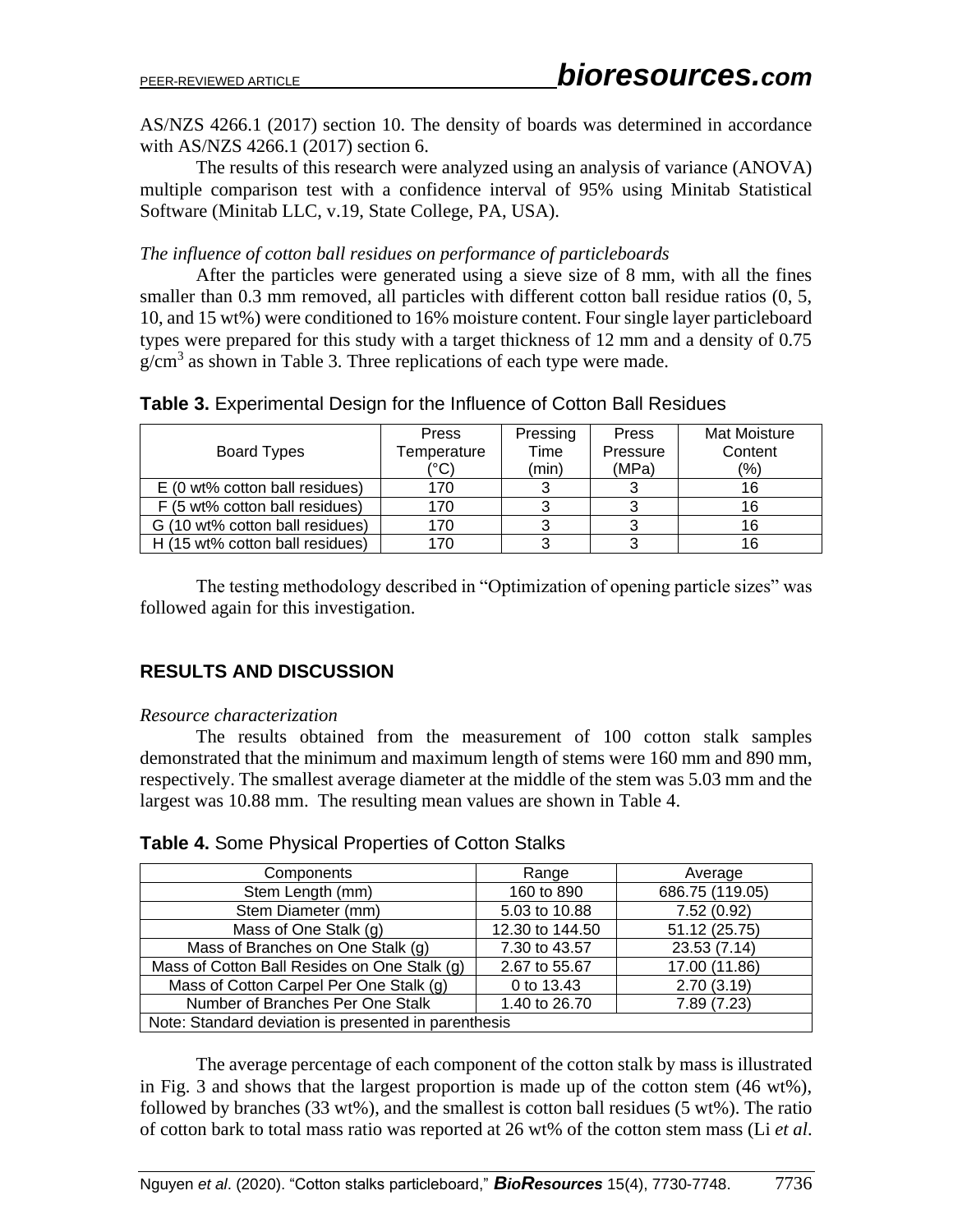2012). Consequently, in the event that only the cotton stem without bark is used, the total utilization of biomass is less than 50 wt%. This is not only uneconomic, but the removal of bark from thin cotton stalks is also technically challenging and adds to the overall processing costs.



**Fig. 3.** Average weight proportion of cotton component

It can be seen from Table 1, the main chemical composition of cotton stalks (hemicellulose, cellulose, and lignin proportion) showed minimal variation although they were collected from different locations: Kahramanmaras regions in Turkey (Ertaş *et al.* 2010; Tutus *et al*. 2010) and Bobo-dioulasso area in Burkina Faso (Soulama *et al.* 2015). Therefore, the main chemical composition of cotton stalks used in this study is believed to be around the values presented in Table 1.

### *Optimization of opening particle sizes and analysis of the distribution of particle sizes*

The average distribution of particles by weight and standard deviation of the four different opening particle size categories (20, 10, 8, and 6 mm) are shown in Table 5. Overall, the particle size distribution varied between particle categories. The widest distribution of particle sizes was recorded in the 20 mm particle category, while the narrowest distribution was recorded for the 8-mm opening particle size category.

|                        | Average Proportion (%)                               |                                                                                  |                                                                    |                                                            |                                                 |  |  |  |
|------------------------|------------------------------------------------------|----------------------------------------------------------------------------------|--------------------------------------------------------------------|------------------------------------------------------------|-------------------------------------------------|--|--|--|
| Particle<br>Categories | Particles on<br>$3.15$ -mm<br>Sieve                  | <b>Particles</b><br><b>Between</b><br>$3.15$ - and<br>$2.0$ -mm<br><b>Sieves</b> | <b>Particles</b><br>Between 2.0-<br>and $1.0$ -mm<br><b>Sieves</b> | Particle<br>Between 1.0-<br>and $0.5$ -mm<br><b>Sieves</b> | Particle<br>Passed<br>Through 0.5-<br>mm Sieves |  |  |  |
| $20 \text{ mm}$        | 51.89 (4.08)                                         | 17.19 (1.03)                                                                     | 13.72 (1.09)                                                       | 11.43 (1.87)                                               | 5.77(1.32)                                      |  |  |  |
| $10 \text{ mm}$        | 27.63 (1.57)                                         | 24.62 (2.42)                                                                     | 22.03 (1.52)                                                       | 19.21 (1.16)                                               | 6.51(0.33)                                      |  |  |  |
| 8 mm                   | 18.83 (1.61)                                         | 25.45 (2.23)                                                                     | 26.87 (1.53)                                                       | 21.45 (0.92)                                               | 7.40 (0.32)                                     |  |  |  |
| 6 mm                   | 8.02(0.50)                                           | 21.57 (3.96)                                                                     | 30.03 (3.20)                                                       | 27.76 (0.82)                                               | 12.61 (0.49)                                    |  |  |  |
|                        | Note: Standard deviation is presented in parentheses |                                                                                  |                                                                    |                                                            |                                                 |  |  |  |

**Table 5.** Average Weight Distribution of Various Particle Size Categories

The average slenderness ratio measured from 100 particles of each sieve analysis group is shown in Table 6. There were noticeably different slenderness ratio values of particles between sieve analysis groups. The highest particle slenderness ratio (18.6) was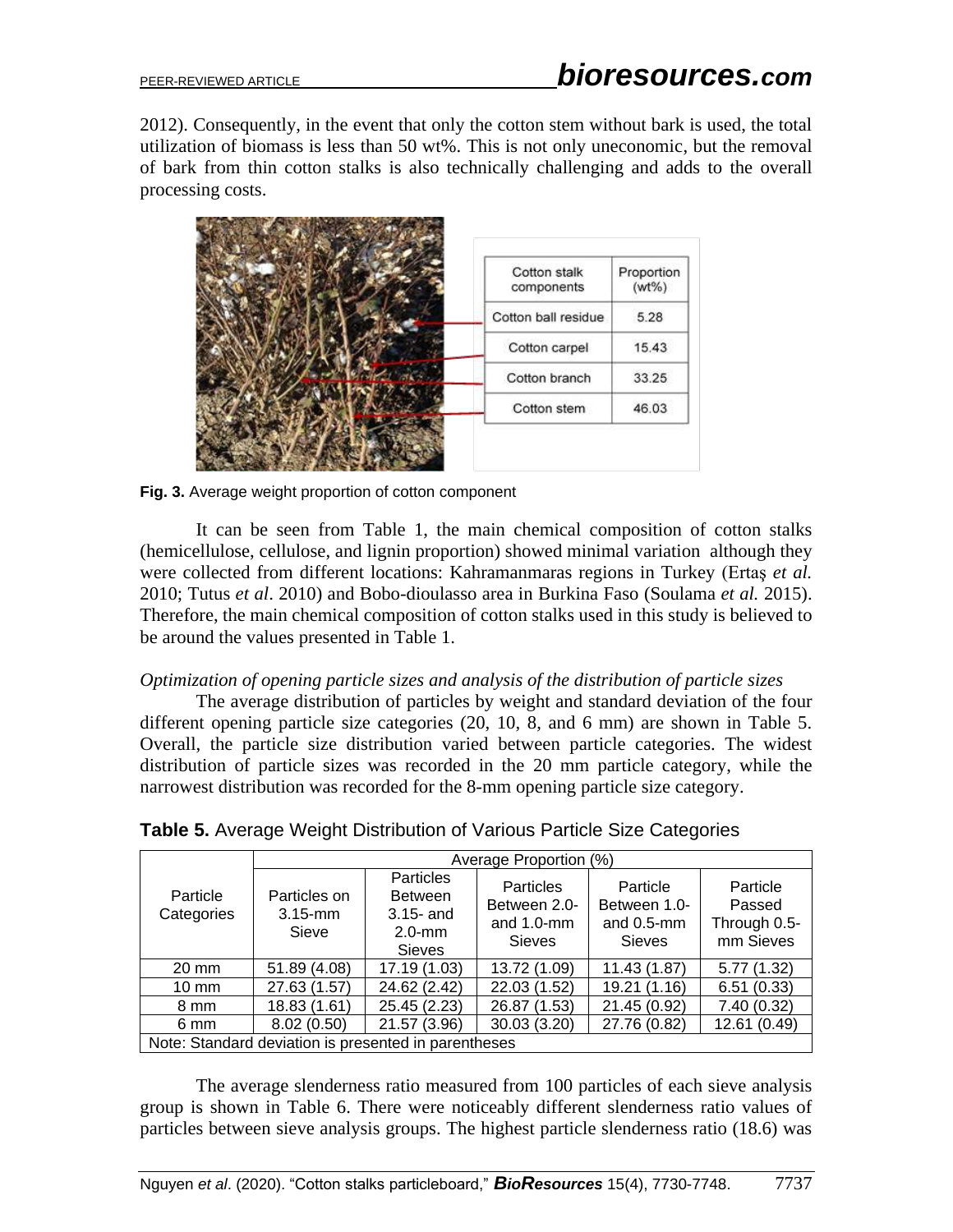found in the sieve analysis group between sieve sizes of 2.0 mm and 1.0 mm. This figure was almost 2.5 times higher than the smallest one (7.7) that was recorded in the sieve analysis group of particles that passed through the 0.5-mm sieve.

| Analysis<br>Sieve Groups    | Particle on<br>$3.15$ -mm<br>Sieve | <b>Particles</b><br><b>Between</b><br>$3.15 -$ and<br>$2.0$ -mm<br><b>Sieves</b> | <b>Particles</b><br>Between 2.0-<br>and $1.0$ -mm<br><b>Sieves</b> | <b>Particles</b><br>Between 1.0-<br>and $0.5$ -mm<br><b>Sieves</b> | Particles<br>Passed<br>Through 0.5-<br>mm Sieves |
|-----------------------------|------------------------------------|----------------------------------------------------------------------------------|--------------------------------------------------------------------|--------------------------------------------------------------------|--------------------------------------------------|
| <b>Slenderness</b><br>Ratio | 9.15                               | 12.02                                                                            | 18.66                                                              | 14.00                                                              | 7.75                                             |

**Table 6.** Average Slenderness Ratio of Sieve Analysis Groups

Based on the average weight distribution in each opening particle size category (Table 5) and average slenderness ratio of each sieve analysis category of particles (Table 6), the average slenderness ratio of each opening particle size category was calculated, as shown in Table 7.

| Table 7. Average Slenderness Ratio of Various Opening Particle Size Categories |  |
|--------------------------------------------------------------------------------|--|
|--------------------------------------------------------------------------------|--|

| Particle                    | Opening Size of | Opening Size of | Opening Size of | Opening Size of |
|-----------------------------|-----------------|-----------------|-----------------|-----------------|
| Categories                  | $20 \text{ mm}$ | $10 \text{ mm}$ | 8 mm            | 6 mm            |
| <b>Slenderness</b><br>Ratio | 11.4            | 12.8            | 13.8            | 13.7            |

It can be seen from Table 7 that the particle categories with opening particle sizes of 8 mm and 6 mm had almost the same slenderness ratio. The particle category with an opening particle size of 8 mm had the largest slenderness ratio, whereas the particle category with an opening particle size of 20 mm had the smallest slenderness ratio.

### *Mechanical and physical properties of four particleboard types*

Four categories of cotton stalk particles using the four different size sieves (20, 10, 8, and 6 mm) were prepared for this study. The four homogenous types of boards (A, B, C, and D) in accordance with the four different particle categories were fabricated. It is widely known that one of the important factors that influences mechanical properties of particleboard is board density. The results of this research were analyzed using analysis of variance (ANOVA) multiple comparison tests with a confidence interval of 95%.

| Table 8. Density ANOVA Multiple Comparison Based on Tukey's Significant |  |  |
|-------------------------------------------------------------------------|--|--|
| Different Test                                                          |  |  |

| <b>Board Types</b>                                   | <b>Average Density</b><br>(q/cm <sup>3</sup> ) | Groups Subset for $\alpha$ =<br>0.05 |  |  |  |
|------------------------------------------------------|------------------------------------------------|--------------------------------------|--|--|--|
|                                                      |                                                |                                      |  |  |  |
|                                                      | 0.759(0.016)                                   |                                      |  |  |  |
|                                                      | 0.759(0.022)                                   |                                      |  |  |  |
|                                                      | 0.756(0.017)                                   |                                      |  |  |  |
|                                                      | 0.753(0.019)                                   | x                                    |  |  |  |
| Note: Standard deviation is presented in parentheses |                                                |                                      |  |  |  |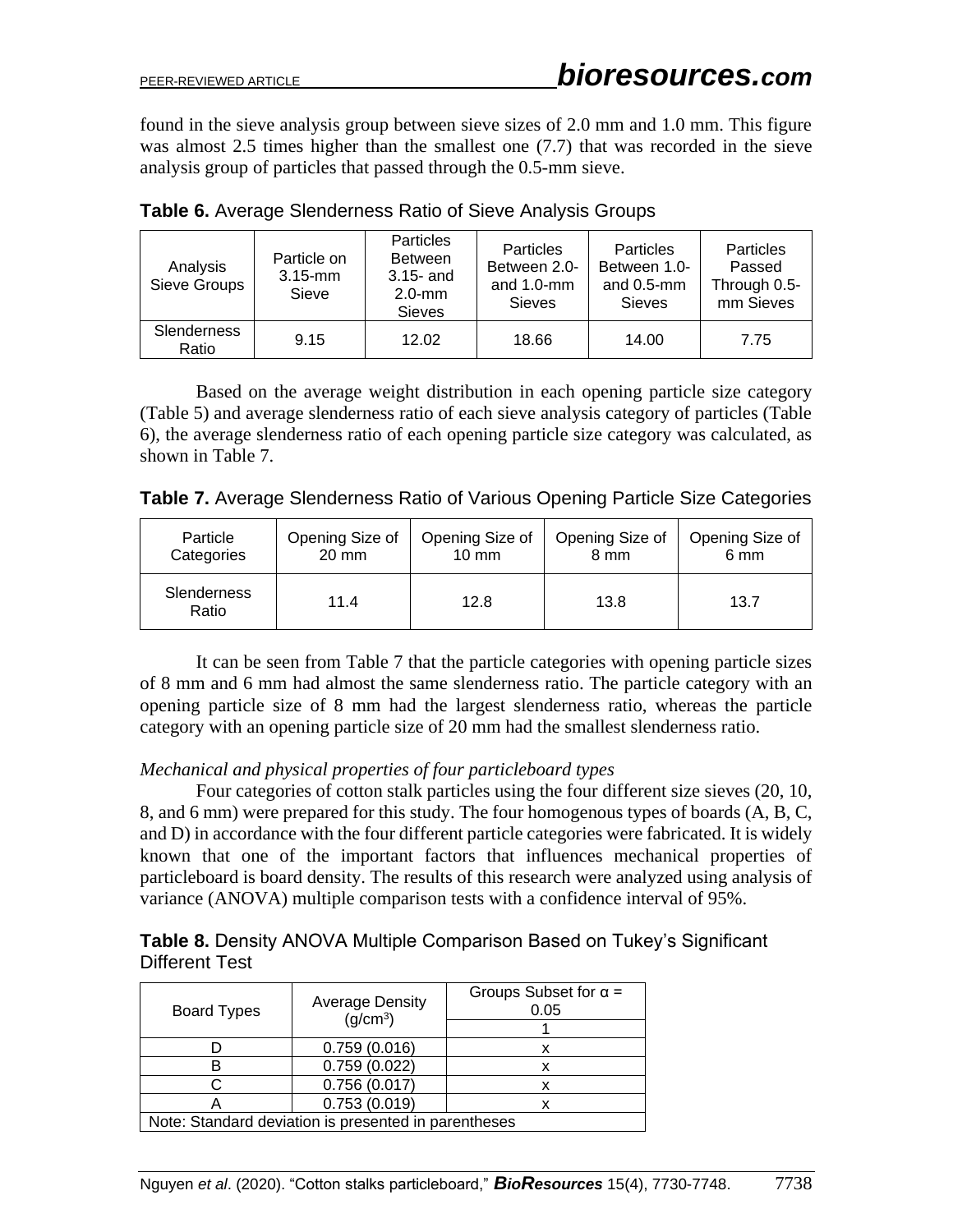The results from density analysis of the variance among four types of boards are shown in Table 8, which revealed that the density differences between the four types of manufactured boards were insignificant. Therefore, its impact on mechanical properties of boards was not taken into further consideration in this research.

The influence of particle size on the MOR and MOE expressed by the four types of particleboards (type A with opening particle size of 20 mm, type B with opening particle size of 10 mm, type C with opening particle size of 8 mm, and type D with opening particle size of 6 mm) is shown in Fig. 4. The thickness of the manufactured boards was 14 mm, and the ratio between the distance between the two supports and the thickness of test piece was 13.



**Fig. 4.** Effect of opening particle size on (a) MOR and (b) MOE

It can be seen from Fig. 4 that the average value of MOR and MOE first increased and then decreased with decreasing opening particle size. The mean MOR value went up from 9.26 MPa to 11.73 MPa and then declined to 11.14 MPa while the average value of MOE initially increased from 1300 MPa to 1612 MPa and then after that decreased to 1500 MPa with a decrease in the opening particle size from 20 mm to 6 mm. The highest MOR and MOE were observed in the particleboard type C (8-mm opening particle size). The lowest value of MOR and MOE were recorded in the particleboard type A (20-mm opening particle size). The increase of MOR and MOE from board type A to board type C was likely a consequence of an increase in mean slenderness ratio of particles as shown in Table 7. The MOR and MOE values of board type D were lower than that of board type C although the particles had almost the same average slenderness ratio. This can possibly be explained by the fact that board type D had a higher percentage of fine particles (smaller than 0.5 mm). Consequently, the amount of adhesive per particle surface area is lower, which translates to lower mechanical properties.

The analysis of variance of MOR and MOE among the four types of boards is shown in Table 9. These results revealed that only the board type C and type A had significantly different values of both MOR and MOE. There were insignificant differences of MOR and MOE values for the rest of the pairwise comparisons.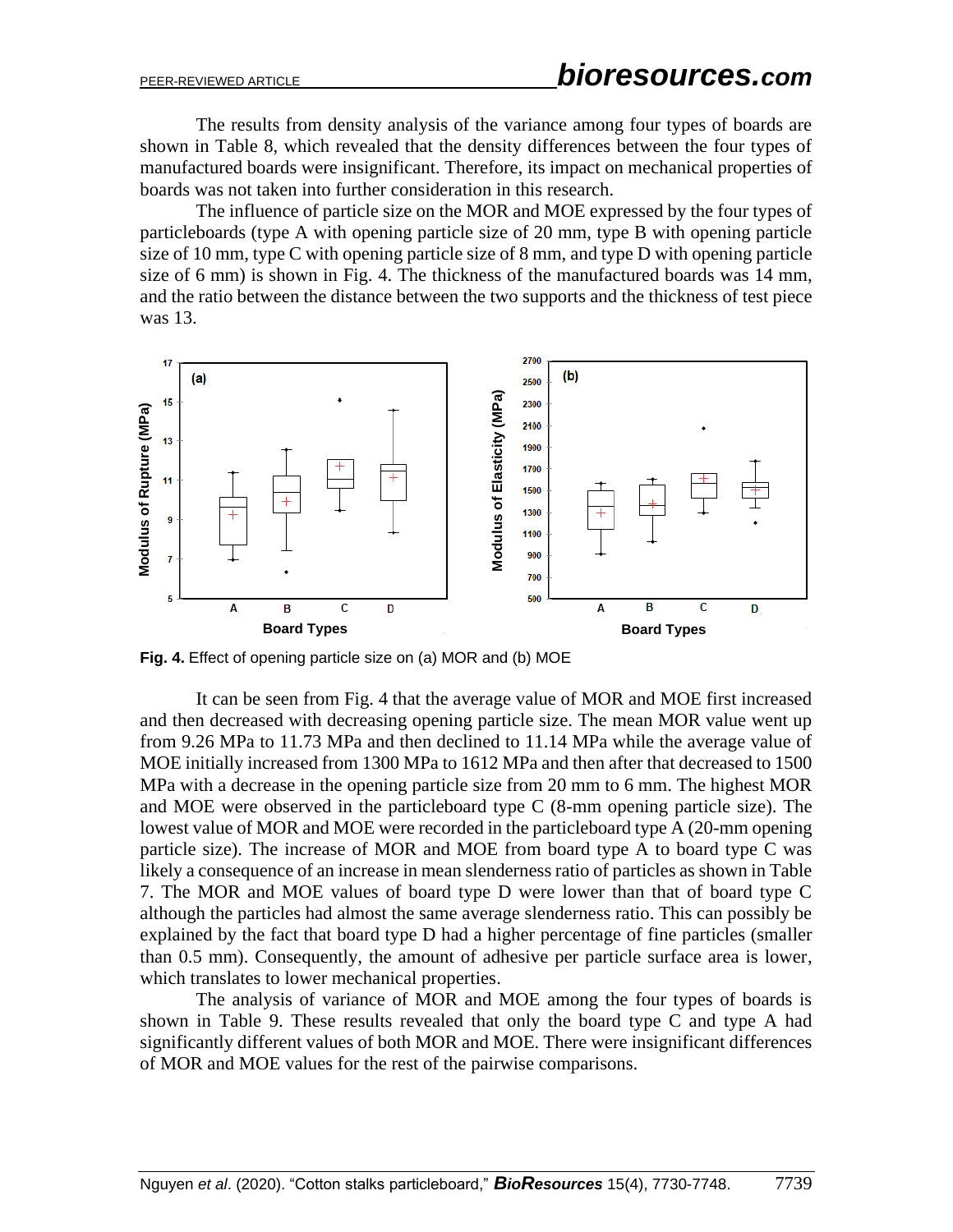**Table 9.** MOR and MOE ANOVA Multiple Comparison Based on Tukey's Significant Difference Test

| <b>Board</b><br><b>Types</b> | Average of MOR<br>(MPa)                              | Groups<br>Subset for $\alpha$ =<br>0.05 |   | <b>Board</b><br><b>Types</b> | Average of MOE<br>(MPa) |   | <b>Groups Subset</b><br>for $\alpha = 0.05$ |
|------------------------------|------------------------------------------------------|-----------------------------------------|---|------------------------------|-------------------------|---|---------------------------------------------|
|                              |                                                      |                                         | 2 |                              |                         |   | $\mathcal{P}$                               |
| C                            | 11.73 (2.05)                                         | X                                       |   | С                            | 1612.87 (267.6)         | X |                                             |
| D                            | 11.14(1.85)                                          | X                                       | X | D                            | 1500.9 (167.84)         | X | x                                           |
| B                            | 9.94(1.99)                                           | X                                       | X | B                            | 1381.73 (195.3)         | X | x                                           |
| Α                            | 9.26(1.5)                                            |                                         | X | A                            | 1300.47 (244.9)         |   | x                                           |
|                              | Note: Standard deviation is presented in parentheses |                                         |   |                              |                         |   |                                             |

Figure 5 shows the effect of particle size on IB of the four particleboard types (A, B, C, and D) according to the opening size of particles of 20, 10, 8, and 6 mm. It was observed that board types C and D had almost the same average values of IB strength (0.66 and 0.65 MPa, respectively), which were the highest IB among the board types tested.



**Fig. 5.** Effect of opening particle size on IB

The lowest average value of IB strength was recorded for board type A with 0.46 MPa. This could be explained as board type A, having the highest proportion (52%) of particles on the sieve size 3.15 mm (Table 5), which were much thicker and wider in comparison with particles which passed through that sieve size. When other technological parameters are constant, the increase in thickness and width of particle results in the decrease in internal bond strength (Fu 1998).

According to the results from the analysis of variance as shown in Table 10, there was no significant difference in the average IB values of boards type C, type D, and type B. In contrast, the average IB value of board type A was significantly lower than that of type C, type D, and type B.

Nguyen *et al*. (2020). "Cotton stalks particleboard," *BioResources* 15(4), 7730-7748. 7740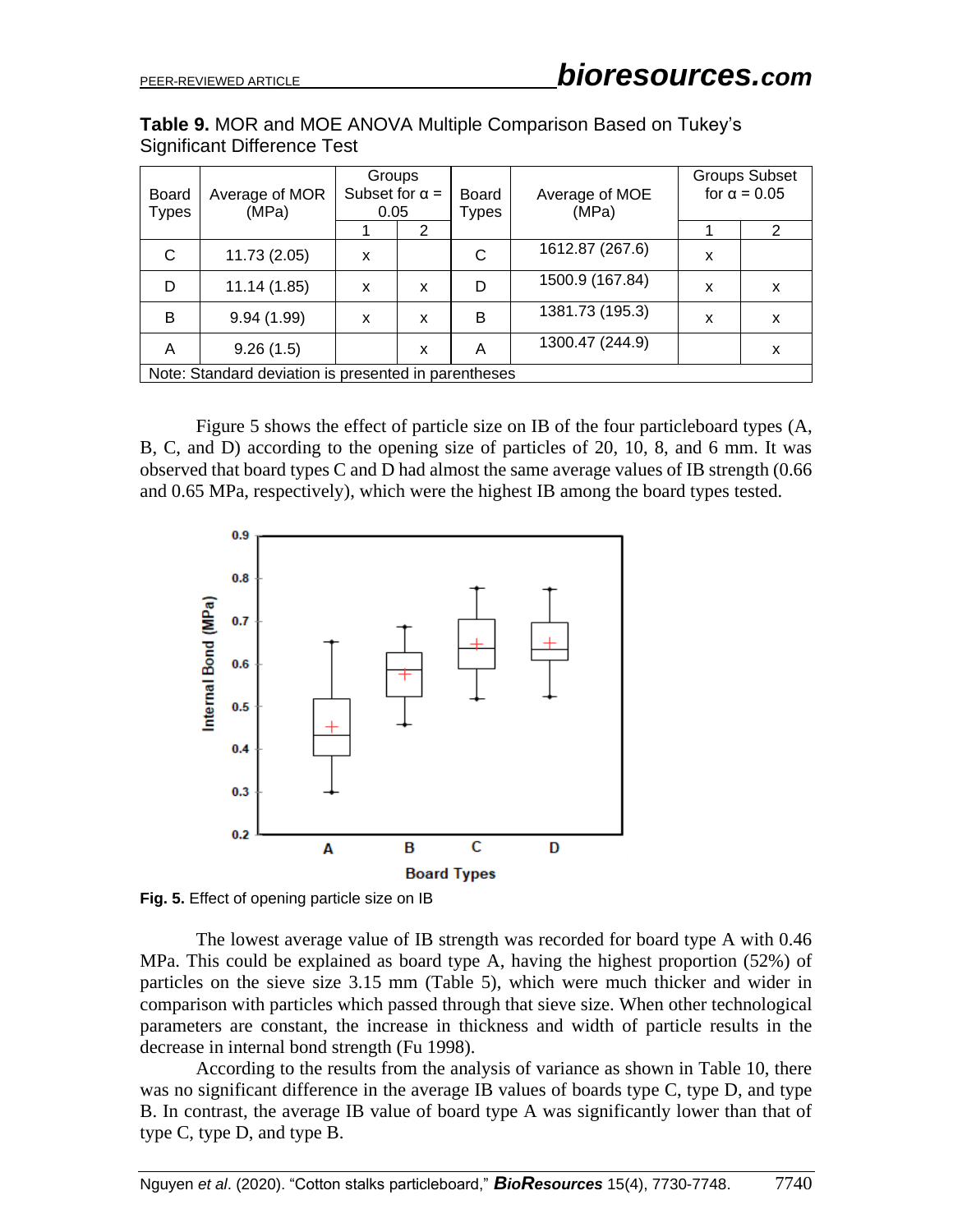**Table 10.** IB ANOVA Multiple Comparison Based on Tukey's Significant Different Test

| <b>Board Types</b>                                   | Average of IB | Groups Subset for $\alpha$ = 0.05 |  |  |  |
|------------------------------------------------------|---------------|-----------------------------------|--|--|--|
|                                                      | (MPa)         |                                   |  |  |  |
|                                                      | 0.66(0.09)    |                                   |  |  |  |
|                                                      | 0.65(0.08)    |                                   |  |  |  |
|                                                      | 0.58(0.08)    |                                   |  |  |  |
|                                                      | 0.46(0.11)    |                                   |  |  |  |
| Note: Standard deviation is presented in parentheses |               |                                   |  |  |  |

Thickness swelling is a key parameter characterizing the dimensional stability of particleboard under wet conditions. The influence of particle size on average thickness swelling of boards after 2 h and 24 h immersion in water is illustrated in Fig. 6. Thickness swelling after 2 h and 24 h increased with a decrease in opening particle sizes from 20 mm to 10 mm and then decreased with a continuing decrease in the opening particle size to 8 mm. Subsequently, thickness swelling increased again with a continuing decrease in the opening particle size to 6 mm. For all four type of boards, the thickness swelling after 2 h was much lower than that of 24 h.



**Fig. 6.** Effect of opening particle size on TS after (a) 2 h and (b) 24 h

The result from analysis of variance in Table 11 shows that there were insignificant differences in average thickness swelling values among the four type of boards after 24 h of immersion in water. This can be explained through the fact that during the 24 h immersion, all particles had sufficient time to make contact with water, leading to a more even expansion.

Nevertheless, after 2 h of immersion in water, the average thickness swelling of board type A and type C was significantly lower than that of board type B and type D, as shown in Table 11. The probable explanation for that is the particles in board type A had the highest ratio of particles on the sieve size of 3.15 mm  $(52 \text{ wt\%})$ . This figure was also much higher than those in board types B  $(27 \text{ wt\%})$ , C  $(18 \text{ wt\%})$ , and D  $(8.02 \text{ wt\%})$ . It is well known that larger particle sizes exhibit slower swelling rates compared to finer particle sizes. Conversely, board type D had the highest proportion of fine particles (40 wt% opening particle size smaller than 1 mm). This explains why board type D had the highest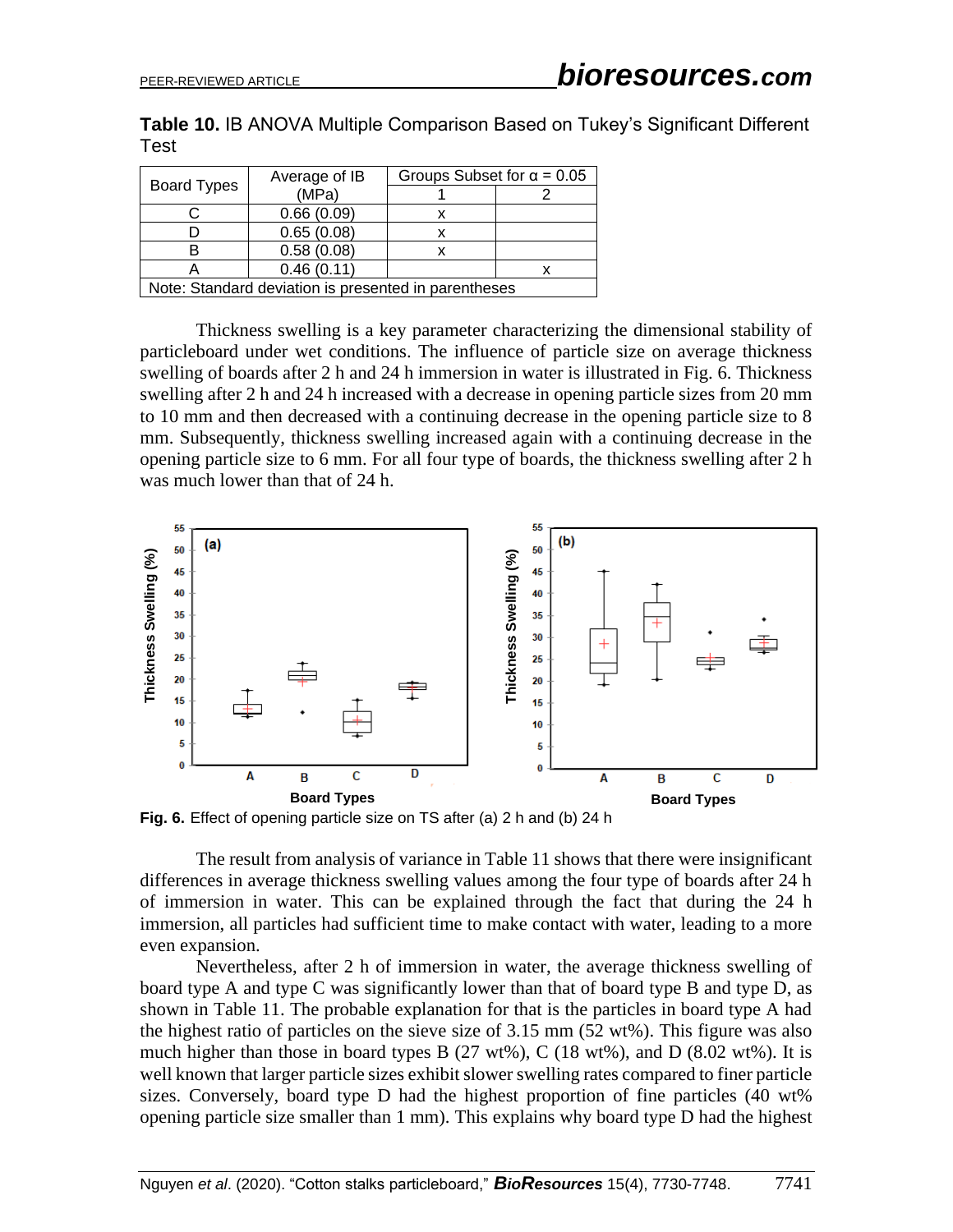thickness swelling after 2 h of immersion in water. Compared to board type C, board type B had a much higher ratio of large particles (particles remain on sieve size 3.15 mm (27 wt% board type B, 18 wt% board type C)). However, they had insignificant differences in the proportion of fine particles (opening particle size smaller than 1 mm (29 wt% board type B, 26 wt% board type C)). This could have led to larger voids in board type B that allowed water to more easily penetrate inside the board compared to board type C. This could explain why board type C had much lower thickness swelling than that of board type B.

**Table 11.** TS 2 h and TS 24 h ANOVA Multiple Comparison Based on Tukey's Significant Difference Test

| Average of TS 2 h<br><b>Board</b><br><b>Types</b><br>$(\% )$ |              | <b>Groups Subset</b><br>for $\alpha = 0.05$ |   | <b>Board</b><br><b>Types</b> | Average of TS 24 h<br>(% ) | <b>Groups Subset</b><br>for $\alpha = 0.05$ |  |  |
|--------------------------------------------------------------|--------------|---------------------------------------------|---|------------------------------|----------------------------|---------------------------------------------|--|--|
|                                                              |              |                                             |   |                              |                            |                                             |  |  |
| в                                                            | 19.55 (4.19) | x                                           |   |                              | 33.32 (7.08)               |                                             |  |  |
|                                                              | 18.02 (1.28) | x                                           |   |                              | 28.75 (2.4)                |                                             |  |  |
| A                                                            | 13.23(2.13)  |                                             | х |                              | 28.54 (9.62)               |                                             |  |  |
|                                                              | 10.58(3.07)  |                                             | х |                              | 25.36 (7.08)               |                                             |  |  |
| Note: Standard deviation is presented in parentheses         |              |                                             |   |                              |                            |                                             |  |  |

*The influence of cotton ball residues on performance of particleboards*

Four homogenous types of boards including E, F, G, and H according to 0, 5, 10, and 15 wt% cotton ball residues using 8-mm opening particle sizes (chosen based on its overall superior mechanical properties shown previously) were manufactured to investigate how cotton ball residues impact the performance of boards. The target density of all boards in this investigation was  $0.75$  g/cm<sup>3</sup>. The variation in densities was small and insignificant (Table 12), and consequently the density change impacting mechanical properties of boards was not considered.

**Table 12.** Density ANOVA Multiple Comparison Based on Tukey's Significant Different test

|                                                      | <b>Average Density</b> | Groups Subset for $\alpha$ = 0.05 |  |  |  |  |
|------------------------------------------------------|------------------------|-----------------------------------|--|--|--|--|
| <b>Board Types</b>                                   | (q/cm <sup>3</sup> )   |                                   |  |  |  |  |
|                                                      | 0.762(0.017)           |                                   |  |  |  |  |
|                                                      | 0.758(0.013)           |                                   |  |  |  |  |
|                                                      | 0.753(0.012)           |                                   |  |  |  |  |
|                                                      | 0.750(0.021)           |                                   |  |  |  |  |
| Note: Standard deviation is presented in parentheses |                        |                                   |  |  |  |  |

Figure 7 shows the average, maximum, and minimum values of MOR and MOE for the four types of particleboards with various proportions of cotton ball residues: E (0 wt%), F (5 wt%), G (10 wt%), and H (15 wt%). The average MOR and MOE decreased with the increasing cotton ball residue load. The average MOR value reduced from 12.4 MPa with boards without cotton ball residue to 9.67 MPa with boards containing 15 wt% of cotton ball residues. The average MOE decreased from 1871 to 1602 MPa in the same boards. The result from the ANOVA in Table 15 shows the average value of MOR of boards without cotton ball residue was significantly higher than those of boards containing 5 wt%, 10 wt%, and 15 wt% cotton ball residues. The average values of MOE also reduced with increasing cotton ball rates; however, the decrease was not significant when the cotton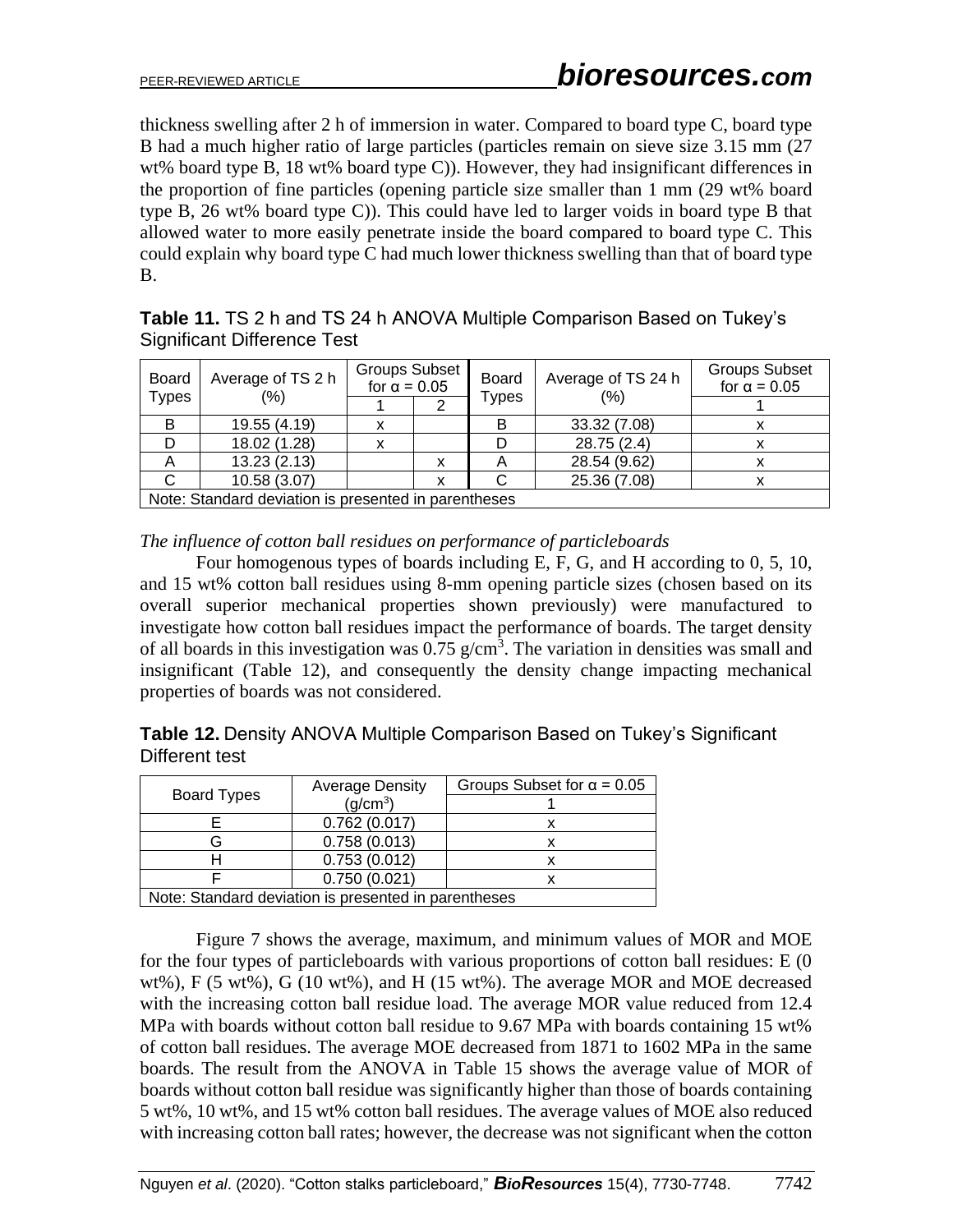ball load increased by up to 10 wt% (Table 13). The results are conclusive overall and suggest that cotton ball residues clearly have a negative influence on the MOR and MOE



**Fig. 7.** Effect of cotton ball residue ratios on (a) MOR and (b) MOE

Cotton balls (cotton fiber) contain 90% cellulose and 4% of hemicellulose (Müssig and Haag 2015). High cellulose content can lead to an increase in the mechanical properties of particleboard, while high hemicellulose can have detrimental effects on mechanical properties of particleboard (Sarı *et al*. 2014). However, the increasing ratio of cotton ball residues led to a reduction of MOR and MOE. The probable reasons for this phenomenon are as follows: 1) The wettability of cotton fibers is poor, leading to poor bond strength between the cotton fibres themselves and also between the cotton fiber and cotton stalks; 2) The cotton ball residues were observed to roll together during the adhesive mixing process, as shown in Fig. 8, resulting in a decrease in the slenderness ratio; 3) The cotton fiber exists only as single fibers and its density is 1.5 to 1.6  $g/cm<sup>3</sup>$  (Müssig and Haag 2015) while the density of cotton stalks is low with approximately 0.31 to 0.32  $g/cm<sup>3</sup>$  at a moisture content of 0% (Fu 1998). An increase in the ratio of cotton balls reduces compaction rate (the relationship between the raw material's density and the final density of the particleboard). A previous study has shown that a higher compaction rate generally leads to superior mechanical properties of particleboard (Dias *et al*. 2005).

**Table 13.** MOR and MOE ANOVA Multiple Comparison Based on Tukey's Significant Difference Test

| Board<br><b>Types</b>                                | Average of MOR<br>(MPa) | Groups<br>Subset for $\alpha$ =<br>0.05 |   | <b>Board</b><br><b>Types</b> | Average of MOE<br>(MPa) |   | <b>Groups Subset</b><br>for $\alpha = 0.05$ |  |
|------------------------------------------------------|-------------------------|-----------------------------------------|---|------------------------------|-------------------------|---|---------------------------------------------|--|
|                                                      |                         |                                         |   |                              |                         |   |                                             |  |
|                                                      | 12.40(1.14)             | x                                       |   |                              | 1871.88 (132.90)        | x |                                             |  |
|                                                      | 10.72 (1.02)            |                                         | x |                              | 1747.55 (112.84)        | x |                                             |  |
| G                                                    | 10.29 (0.91)            |                                         | x | G                            | 1720.26 (184)           | x |                                             |  |
|                                                      | 9.67(1.04)              |                                         | x |                              | 1602.47 (166.47)        |   |                                             |  |
| Note: Standard deviation is presented in parentheses |                         |                                         |   |                              |                         |   |                                             |  |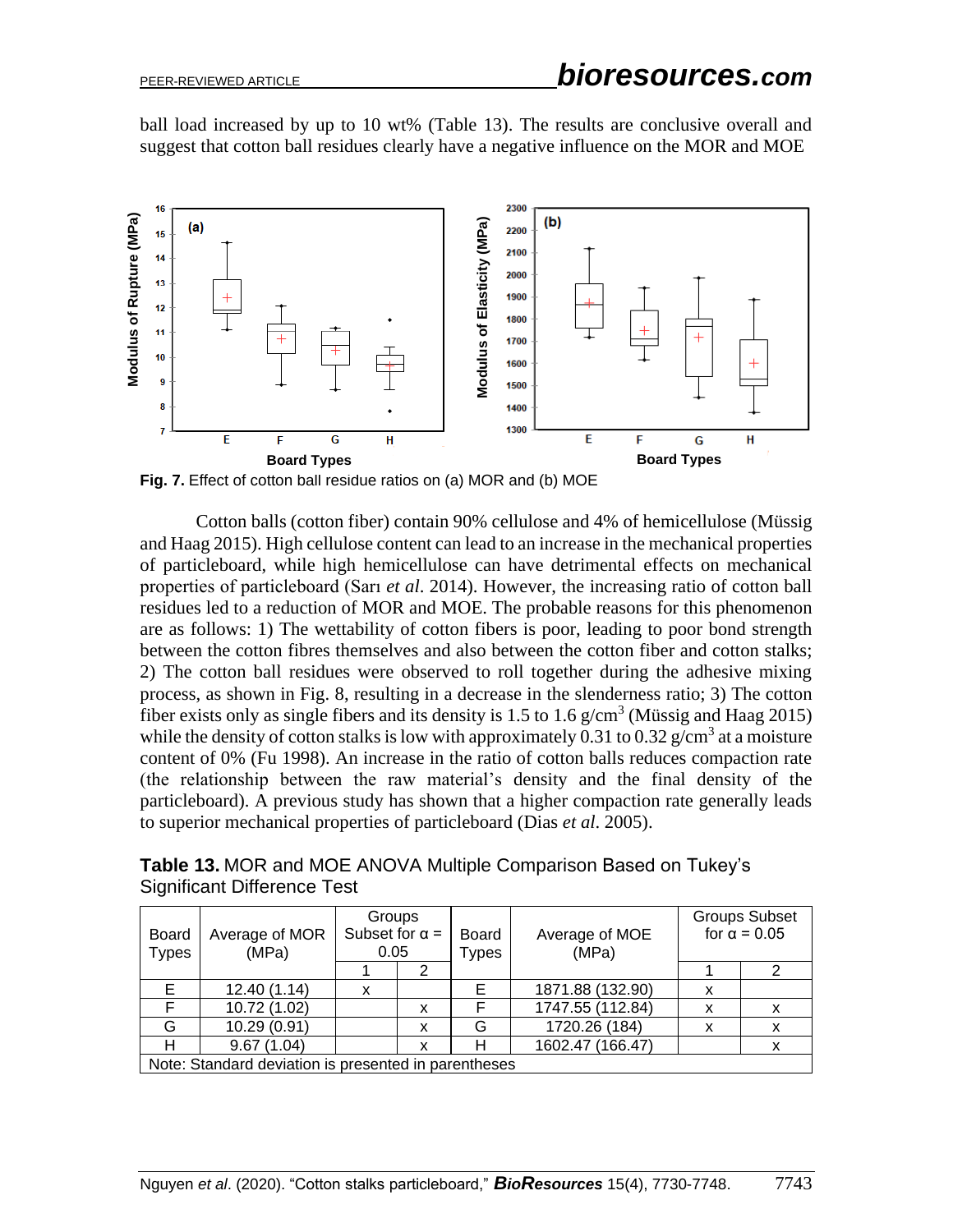

**Fig. 8.** Distribution of cotton ball residues inside particleboard

The effect of cotton ball residue loading on the internal bond strength is illustrated in Fig. 9. The increase in the content of cotton ball residue resulted in a decreasing IB. The reasons for this decrease are: 1) Poor wettability of cotton balls leading to poor bonding among cotton stalk particles and the cotton ball; and 2) Reduction in the compaction ratio due to cotton ball only existing as single fibers with high density while cotton stalk's density being low. The analysis of variance (Table 14) shows that there was a significant difference in the average value of IB between boards without cotton ball residues and boards with 5 wt%, 10 wt%, and 15 wt% cotton ball residue loading



**Fig. 9.** Effect of cotton ball residue ratios on IB

|             |  |  |  | Table 14. IB ANOVA Multiple Comparison Based on Tukey's Significant Different |  |
|-------------|--|--|--|-------------------------------------------------------------------------------|--|
| <b>Test</b> |  |  |  |                                                                               |  |

|                                                      | Average of IB | Groups Subset for $\alpha$ = 0.05 |  |  |  |
|------------------------------------------------------|---------------|-----------------------------------|--|--|--|
| <b>Board Types</b>                                   | (MPa)         |                                   |  |  |  |
| 1.08(0.10)                                           |               |                                   |  |  |  |
| 0.86(0.09)                                           |               |                                   |  |  |  |
|                                                      | 0.81(0.10)    |                                   |  |  |  |
|                                                      | 0.75(0.11)    |                                   |  |  |  |
| Note: Standard deviation is presented in parentheses |               |                                   |  |  |  |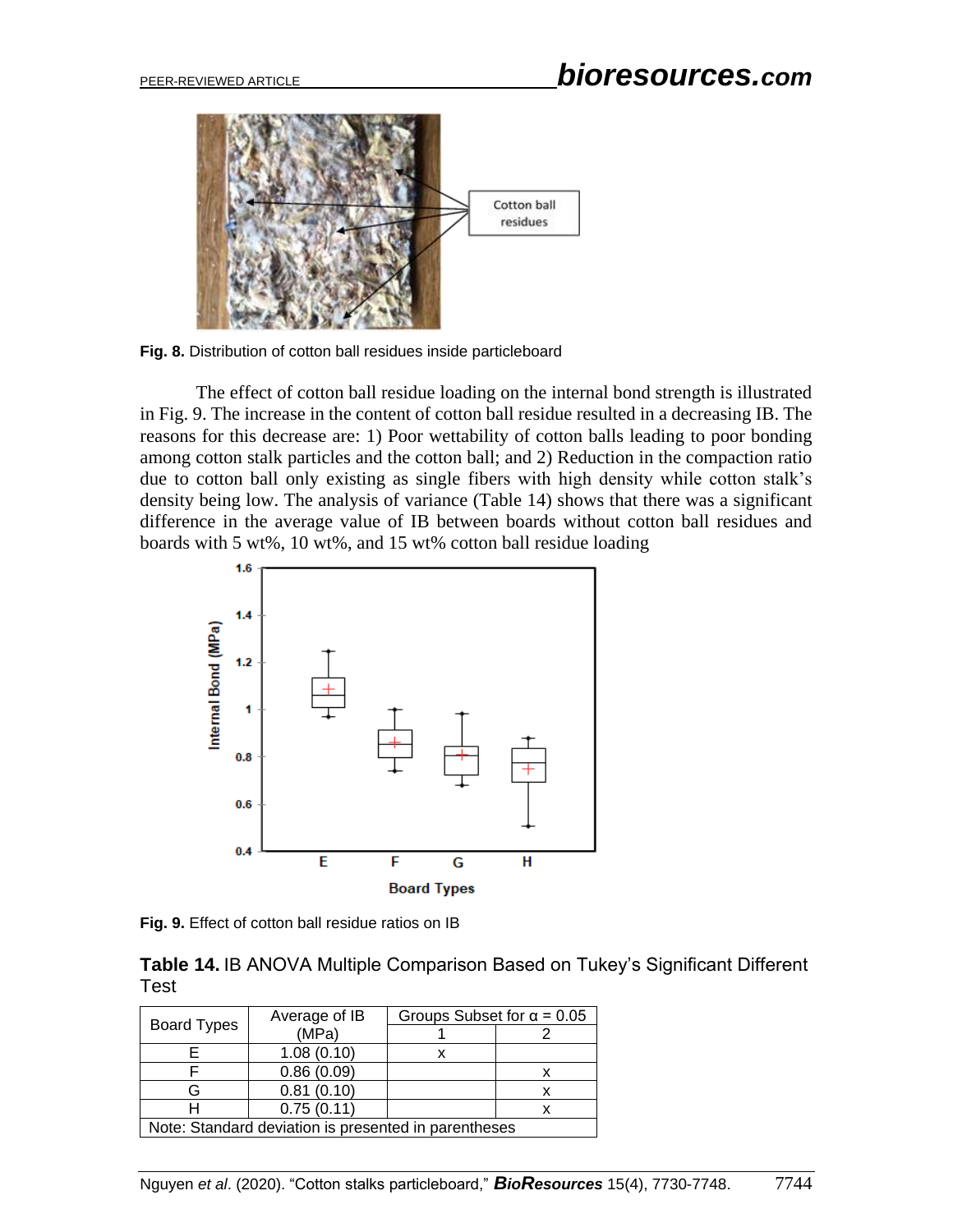Figure 10 shows the relationship between cotton ball residue load and thickness swelling after 2 h and 24 h of immersion in water, respectively. In general, TS decreased with increasing the percentage of cotton ball residues. The reason for the decrease in thickness swelling with the increasing cotton ball residue load is that hemicelluloses absorb a higher amount of water than cellulose (Sarı *et al*. 2014). Cotton ball residue is reported to have only 4% hemicellulose content (Müssig and Haag 2015), but for cotton stalks the hemicellulose content is approximately 30% (Ertaş *et al*. 2010; Tutus *et al*. 2010; Soulama *et al*. 2015). The results obtained from the analysis of variance (Table 15) reveal that the decrease in thickness swelling after 2 h and 24 h of immersion in water was insignificant. The values reduce from 9.86% to 9.36% and from 30.76% to 26.35% after 2 h and 24 h of immersion in water, respectively.



**Fig. 10.** Effect of cotton ball residue ratios on TS after (a) 2 h and (b) 24 h

**Table 15.** TS 2 h and TS 24 h ANOVA Multiple Comparison Based on Tukey's Significant Difference Test

| <b>Board</b><br>Types                                | Average of TS<br>2 h | <b>Groups Subset</b><br>for $\alpha = 0.05$ | Board<br><b>Types</b> | Average of TS 24 | <b>Groups Subset</b><br>for $\alpha = 0.05$ |  |  |
|------------------------------------------------------|----------------------|---------------------------------------------|-----------------------|------------------|---------------------------------------------|--|--|
|                                                      | $(\% )$              |                                             |                       | (%)              |                                             |  |  |
| E.                                                   | 9.86(3.20)           | х                                           |                       | 30.76 (4.33)     |                                             |  |  |
| F                                                    | 9.69(1.96)           | x                                           |                       | 30.29 (3.20)     | x                                           |  |  |
| G                                                    | 9.41(2.57)           | x                                           | G                     | 27.31 (4.24)     | x                                           |  |  |
| н                                                    | 9.36(2.03)           | х                                           |                       | 26.35 (4.27)     |                                             |  |  |
| Note: Standard deviation is presented in parentheses |                      |                                             |                       |                  |                                             |  |  |

### **CONCLUSIONS**

This paper presented a thorough investigation of key aspects relevant to the production of particleboard produced from whole cotton stalk agricultural waste. The following key conclusions can be drawn from the research: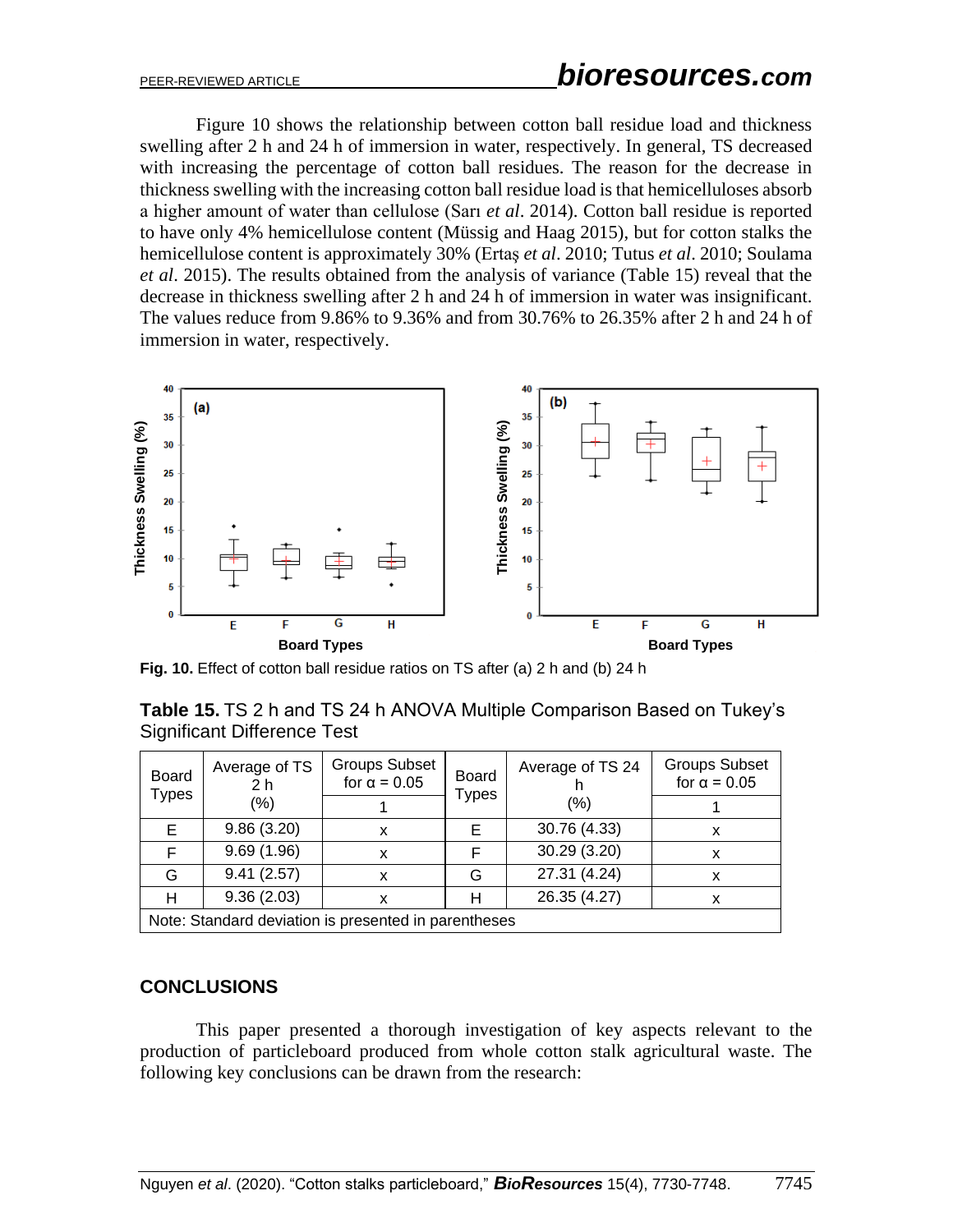- 1. Analysis of the resource reveals that only 46 wt% of the resource is utilized if only cotton stems are used. Consequently, to reduce resource waste the whole cotton stalk should be used.
- 2. A particle opening size of 8 mm is the most beneficial for all the particleboard performance properties evaluated including MOR, MOE, IB, and TS. Therefore, a particle opening size of 8 mm is highly recommended for the core layer for further study on three-layered cotton stalk particleboard.
- 3. It was clearly established that cotton ball residues have a negative impact on particleboard performance and should be removed.
- 4. The best performance board type E (opening particle size of 8 mm without cotton ball residues) met the minimum requirements of standard particleboard for MOE and IB. However, the MOR (12.4 MPa) of board type E just failed to meet the minimum requirement (13 MPa) of standard particleboard according to the Australian/New Zealand standard AS/NZS 1859.1 (2017).

# **ACKNOWLEDGMENTS**

The authors acknowledge the Queensland Department of Agriculture and Fisheries for providing materials, technical staff, and access to manufacturing and testing. The first author would also like to thank the Australian Centre for International Agricultural Research (ACIAR) for providing a scholarship for higher education, which was undertaken as a component of the ACIAR Project FST/2016/151 "Advancing enhanced wood manufacturing industries in Laos and Australia."

# **REFERENCES CITED**

- Alma, M. H., Kalaycıoğlu, H., Bektaş, I., and Tutus, A. (2005). "Properties of cotton carpel-based particleboards," *Ind. Crop. Prod.* 22(2), 141-149. DOI: 10.1016/j.indcrop.2004.08.001
- ANSI A208.1 (1999). "Particleboard," American National Standard Institute, Gaithersburg, MD, USA.
- AS/NZS 1859.1 (2017) "Reconstituted wood-based panels Specifications. Part 1: Particleboard," Australian/New Zealand Standard, Sydney, Australia.
- AS/NZS 4266.1 (2017) "Reconstituted wood-based panels Methods of testing. Part 1: Base panels," Australian/New Zealand Standard, Sydney, Australia.
- Australian Bureau of Agricultural and Resource Economics and Sciences (ABARES) (2017). "Agriculture commodities and trade data," (http://www.agriculture.gov.au/abares/research-topics/agriculturalcommodities/agricultural-commodities-trade-data), Accessed 9 Oct 2017.
- Cai, Z., Muehl, J. H., and Winandy, J. E. (2006). "Effects of panel density and mat moisture content on processing medium density fiberboard," *Forest Products Journal* 56(10), 20-25.
- Dias, F. M., Nascimento, M. F. D., Martinez-Espinosa, M., Lahr, F. A. R., and Valarelli, I. D. D. (2005). "Relation between the compaction rate and physical and mechanical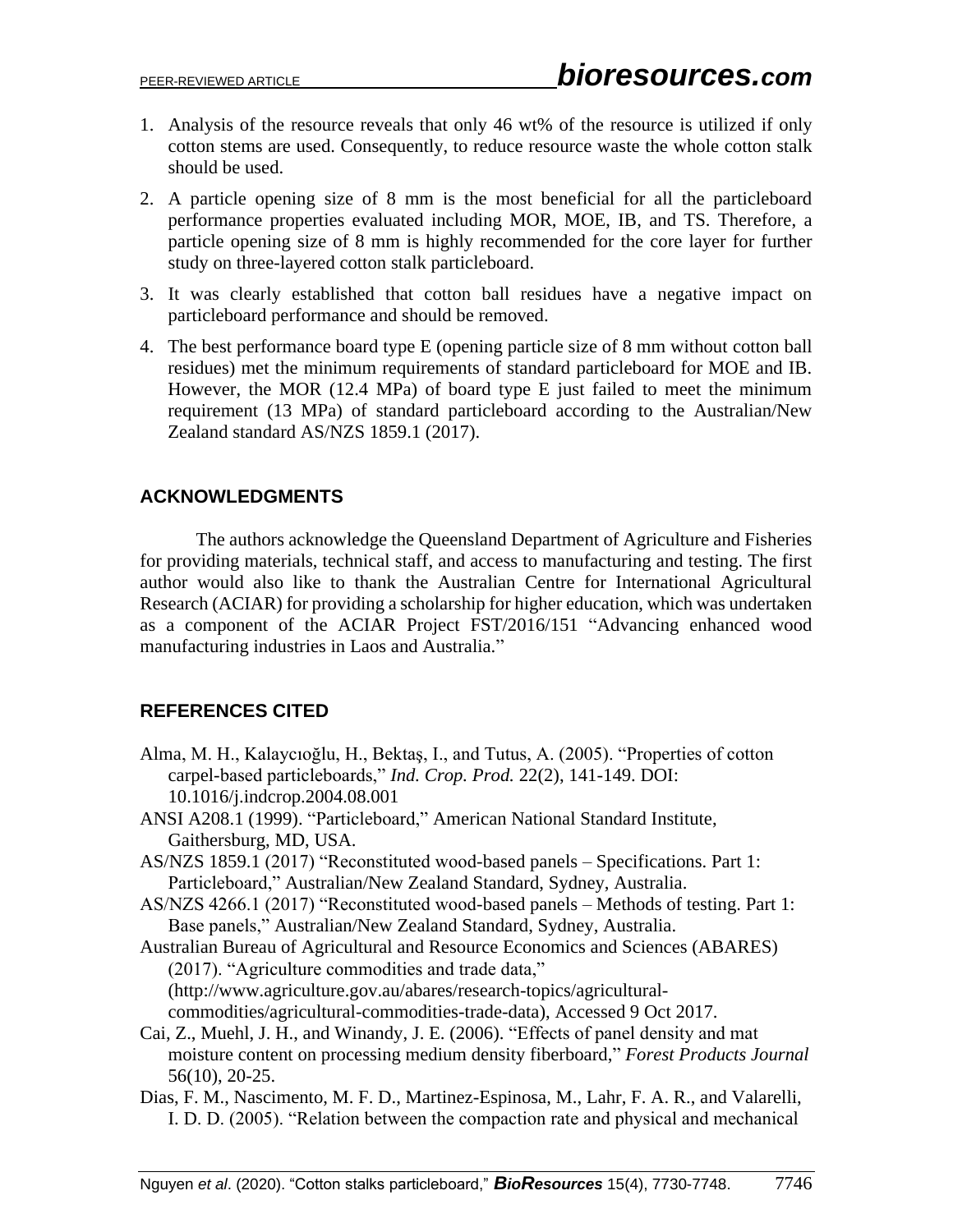properties of particleboards," *Mater. Res.* 8(3), 329-333. DOI: 10.1590/S1516- 14392005000300018

El-Kassas, A. M., and Mourad, A. H. I. (2013). "Novel fibers preparation technique for manufacturing of rice straw-based fiberboards and their characterization," *Mater. Des.* 50, 757-765. DOI: 10.1016/j.matdes.2013.03.057

Ertaş, M., Acemioğlu, B., Alma, M. H., and Usta, M. (2010). "Removal of methylene blue from aqueous solution using cotton stalk, cotton waste and cotton dust," *J. Hazard. Mater.* 183(1), 421-427. DOI: 10.1016/j.jhazmat.2010.07.041

- FAO (1997). *Yearbook of Forest Products 1991-1995*, Food and Agriculture Organization of the United Nations, Rome, Italy.
- FAO (2002). *Yearbook of Forest Products 1996-2000*, Food and Agriculture Organization of the United Nations Rome, Italy.
- FAO (2007). *Yearbook of Forest Products 2001-2005*, Food and Agriculture Organization of the United Nations Rome, Italy.
- FAO (2009). *State of the World's Forests 2009*, Food and Agriculture Organization of the United Nations Rome, Italy.
- FAO (2012). *Yearbook of Forest Products 2006-2010*, Food and Agriculture Organization of the United Nations Rome, Italy.
- FAO (2017). *Yearbook of Forest Products 2010-2015*, Food and Agriculture Organization of the United Nations Rome, Italy.
- Frazier, C. E. (2003). "Isocyanate wood binders," in: *Handbook of Adhesive Technology*, *2*. DOI:10.1201/9780203912225.ch33
- Fu, W. H. (1998). "Raw materials for particleboard," in: *Particleboards*, China Forestry Publishing House of China, Beijing, China, pp. 10-46.
- Gomes, R. S., Wilson, P. N., Coates, W. E., and Fox, R. W. (1997). "Cotton *(Gossypium*) plant residue for industrial fuel: An economic assessment," *Ind. Crop. Prod.* 7(1), 1- 8. DOI: 10.1016/S0926-6690(97)00006-X
- Guler, C., and Ozen, R. (2004). "Some properties of particleboards made from cotton stalks (*Gossypium hirsutum* L.)," *Holz. Roh. Werkst.* 62(1), 40-43. DOI: 10.1007/s00107-003-0439-9
- He, G., and Yan, N. (2005). "Effect of moisture content on curing kinetics of pMDI resin and wood mixtures," *International Journal of Adhesion and Adhesives* 25(5), 450- 455. DOI: 10.1016/j.ijadhadh.2004.12.002
- Kadja, K., Banna, M., Atcholi, K. E., and Sanda, K. (2011). "Utilization of bone adhesive to produce particleboards from stems of cotton plant at the pressing temperature of 140 °C," *Am. J. Appl. Sci.* 8(4), 318-322. DOI: 10.3844/ajassp.2011.318.322
- Kargarfard, A., and Latibari, A. J. (2011). "The performance of corn and cotton stalks for medium density fiberboard production," *BioResources* 6(2), 1147-1157. DOI: 10.15376/biores.6.2.1147-1157
- Khanjanzadeh, H., Bahmani, A., Rafighi, A., and Tabarsa, T. (2012). "Utilization of biowaste cotton (*Gossypium hirsutum* L.) stalks and underutilized paulownia (*Paulownia fortunei*) in wood-based composite particleboard," *Afr. J. Biotechnol.* 11(31), 8045- 8050. DOI: 10.5897/AJB12.288
- Kusumah, S. S., Umemura, K., Yoshioka, K., Miyafuji, H., and Kanayama, K. (2016). "Utilization of sweet sorghum bagasse and citric acid for manufacturing of particleboard I: Effects of pre-drying treatment and citric acid content on the board properties," *Ind. Crop. Prod.* 84, 34-42. DOI: 10.1016/j.indcrop.2016.01.042